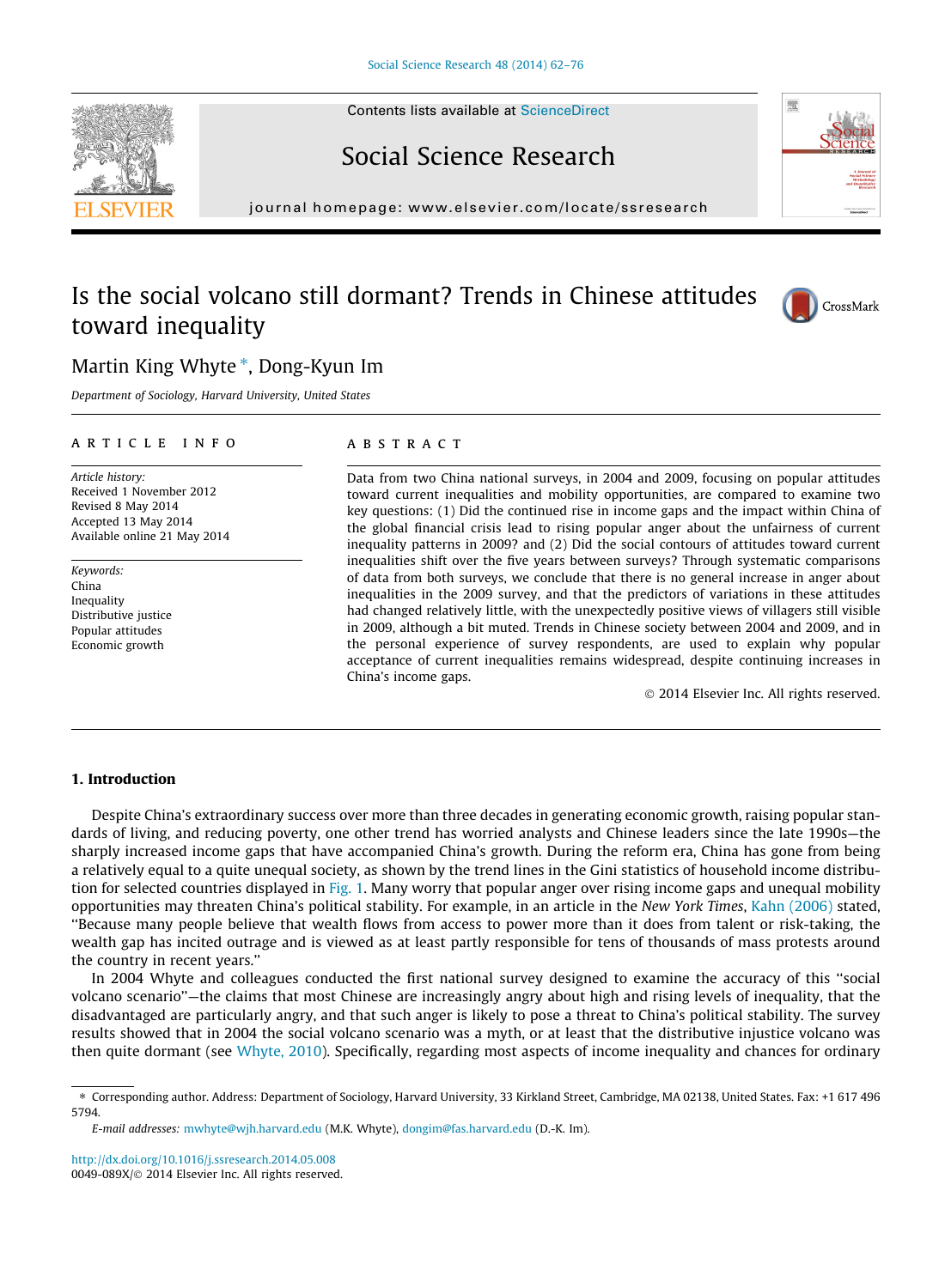<span id="page-1-0"></span>

Fig. 1. Trends in Gini coefficients of income inequality, selected countries. Source: [United Nations University, World Inequality Database Version 2.0c](#page-14-0).

citizens to get ahead, the predominant views of Chinese citizens were acceptance and optimism, with more favorable attitudes than found in comparable surveys in other countries.<sup>1</sup>

In addition, the social contours of inequality attitudes in 2004 were quite different from the usual pattern found in surveys in other societies. Most studies elsewhere report the prevalence of a ''self-serving attribution bias'' (or simply the self-interest principle), with individuals with high status or who have been upwardly mobile tending to view current patterns of inequality as fair (justifying their success), while low status and downwardly mobile individuals view them as unfair (with their poor standing undeserved)—see, for example, [Meltzer and Richard \(1981\), Kluegel and Smith \(1986\), Mezulis](#page-14-0) [et al. \(2004\).](#page-14-0) In analyzing the 2004 survey results, however, we found that objective status measures (such as income and Chinese Communist Party membership) were generally poor predictors of inequality attitudes, while in some instances our findings were directly contrary to what one would expect based on the principle of self-interest. The most dramatic and unexpected departure from conventional patterns was that on many inequality attitude measures, favored urbanites had somewhat more critical attitudes, while highly disadvantaged rural respondents had relatively more positive attitudes (for details, see [Han, 2009; Whyte, 2010,](#page-14-0) Chaps. 5–9). (Rural vs. urban is not simply a question of location in China, but arguably the sharpest social cleavage in that society, structured by the household registration (hukou) system, a legacy of Mao's socialism, that continues to make those of rural origins a separate and lower social caste—see [Chan, 1994; Wang, 2005.](#page-13-0))<sup>2</sup> These findings provided the basis not only for viewing the social volcano scenario as a myth, but also for concluding that it was a mistake to view rising income gaps and unequal mobility opportunities as a primary source of the popular anger that has often erupted to the surface in China in recent years. $3$ 

However, the 2004 survey data were a one-time snapshot of popular attitudes, and thus it was not possible to examine one basic element of the social volcano scenario—the claim that popular anger about distributive injustice issues is increasing over time. Furthermore, after the global financial crisis erupted in 2008 it appeared that China would be severely affected because of heavy dependence upon manufactured exports to fuel growth. Early in 2009, for example, there were media reports that more than 20 million migrant workers in export-oriented factories had been laid off. Given this context, Whyte and colleagues carried out a five-year follow-up survey late in 2009 to see whether or how the attitudes of Chinese citizens regarding issues of inequality and distributive injustice had changed compared with five years earlier.

The 2004 and 2009 China surveys were designed and carried out by a collaborative team, with Whyte as the principal investigator (see the listing of participants in the acknowledgments that follow this text). Both surveys employed spatial

<sup>&</sup>lt;sup>1</sup> Comparisons of Chinese attitudes with national samples in other countries (both post-socialist countries in Eastern Europe and the United States, the United Kingdom, Japan, and West Germany) are presented and discussed in [Whyte, 2010](#page-14-0), Chapter 4. Comparative data will not be considered in the present paper.

 $^2$  Throughout our survey analyses here we divide respondents into three groups according to their current location and household registration status: rural residents, rural to urban migrants, and urban citizens. When we refer to urbanites or urban citizens, we mean only those urban respondents whose household registrations (hukou) are in their current location, not to the migrants who are living in those same cities but do not possess urban hukou.

<sup>3</sup> Based upon the 2004 survey findings and on the research of others on popular protest movements in China, we contend that it is procedural injustice issues, abuses of power, and the inability of citizens to obtain redress from such abuses that lie behind most mass protests, not rising income gaps and envy of the rich. Unfortunately we could not examine such procedural injustice issues in our China surveys, which focused specifically on distributive injustice issues.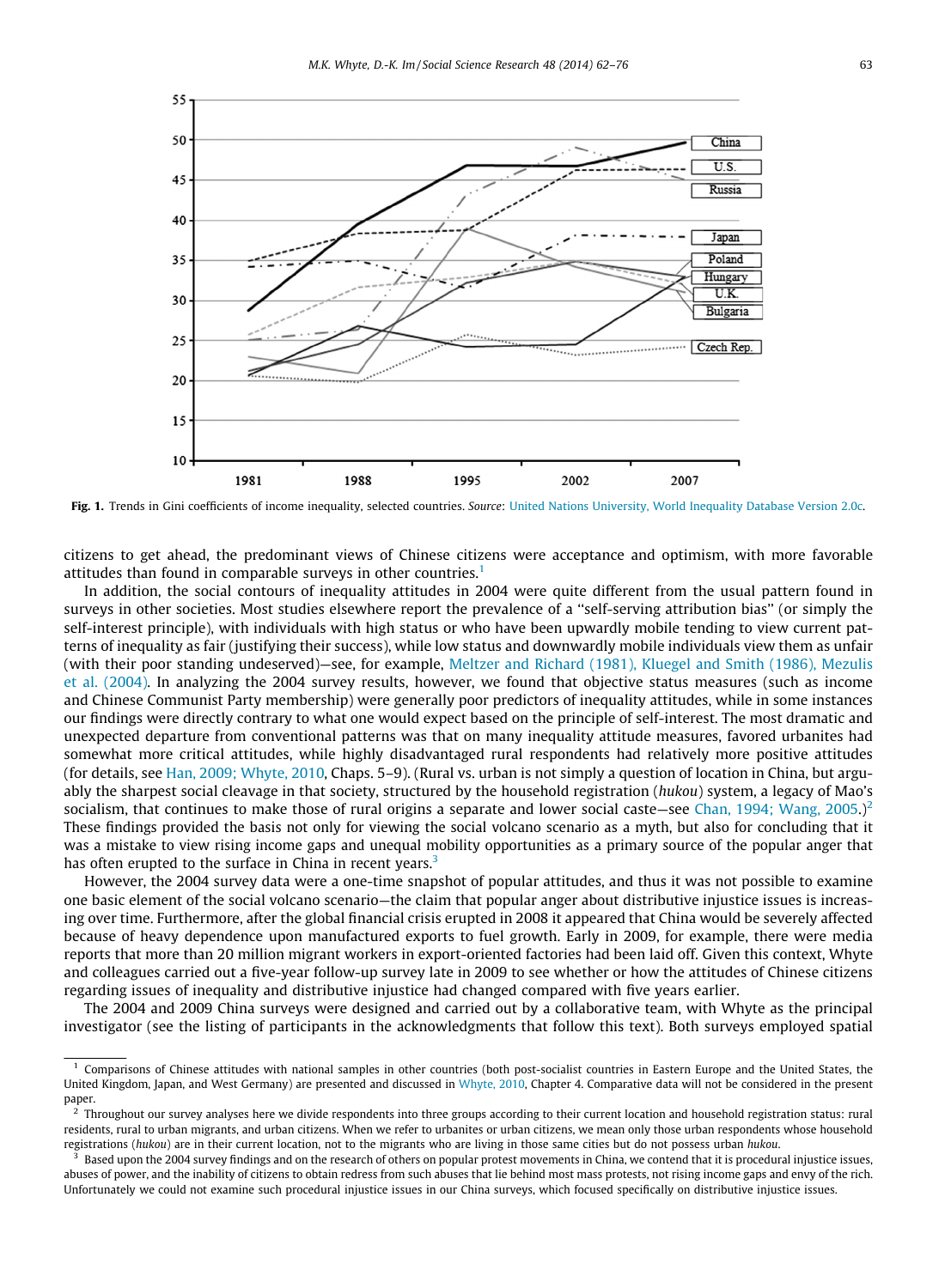probability sampling in order to obtain cross-sectional national samples that were representative of all Chinese between the ages of 18 and 70 in each survey year. Spatial probability sampling is a technique that overcomes the limitations of traditional sampling based upon household registration lists by selecting actual physical points in proportion to population density and then sending interviewers to attempt to interview one qualified respondent per household at each address within a defined spatial perimeter around each selected point (for further details see [Landry and Shen, 2005,](#page-14-0) and [Whyte,](#page-14-0) [2010](#page-14-0), Chapter 2). Following this procedure, 3267 respondents located in 23 of China's 31 provinces were interviewed in 2004, with a response rate of 75%. The same sampling points were used for the 2009 survey, resulting in 2967 completed interviews in that year, with a response rate of about  $70\%$ <sup>4</sup>

In comparing the results from these two national surveys, we focus on two central research questions: First, did continuing increases of China's income gaps, the onset of the global financial crisis, and other intervening events lead to more popular anger about inequality issues in 2009 than we had found in our interviews in 2004? Second, five years later was the unusual patterning of variation in inequality attitudes reported in 2004 still visible, with objective high status not generally correlated with acceptance of current inequalities, and with rural respondents in particular having unexpectedly positive views about current inequalities?

#### 2. What things changed and how in the five years after 2004?

Before comparing results from the two China national surveys, it is worth considering how the external environment affecting Chinese citizens and their own personal and family situations changed over the time period demarcated by our surveys. In what respects did life become more difficult and in what respects did it improve? Are the changes in their lives and in the environment in which they live such that we would expect to find increasingly critical, or on the other hand more positive, attitudes over time regarding distributive justice issues?

In terms of the external environment, several post-2004 trends might be expected to have a positive influence on popular attitudes. Despite the onset of the global financial crisis, China's economic growth remained strong throughout the five-year period (with the official growth rate in 2009, 9.2%, not that much different from the 10.1% reported for 2004 ([World Bank,](#page-14-0) [2011](#page-14-0)). During this same period the Chinese government implemented a number of ''harmonious society'' programs with the intended goal of easing the lot of disadvantaged citizens, and particularly rural residents, including waiving tuition fees for the first 9 years of schooling, eliminating the grain tax, and building a system of rural medical insurance plans to replace the prevailing out-of-pocket payments for medical treatment. In addition, the large scale urban layoffs of employees of stateowned enterprises that were carried out in the late-1990s and early in the new millennium (i.e. just prior to our 2004 survey) were phased out, with no comparable large scale downsizing to threaten Chinese urbanites during the five years between our surveys.<sup>5</sup> Finally, a number of specific events, such as the nationwide mobilization to aid victims of the massive Sichuan earthquake in 2008 and the successful Chinese Olympic Games later that same year may have helped mobilize national pride.

On the other side of the ledger, and despite the government's ''harmonious society'' programs, the gap between rich and poor Chinese continued to grow during the years after 2004, as shown by the trend-line in [Fig. 1](#page-1-0).<sup>6</sup> Also, despite the generally robust overall economic growth that continued through 2009, some sectors of the economy were impacted negatively by the global financial crisis (particularly in the mass layoffs of migrant workers in export-oriented factories noted earlier). This period also saw a rising tide of city expansion and of rural land confiscations for commercial development, often without sufficient consultation and compensation of the villagers affected. The years since 2004 have also seen an increasing number of scandals over official corruption and failure to protect the public from hazards, ranging from poisonings and deaths caused by adulterated milk products, the collapse of substandard school buildings during the 2008 Sichuan earthquake, and contamination of urban water supplies by toxic chemical dumping, incidents likely to heighten popular skepticism about claimed official care and concern for the populace. In addition, this period has seen a continuing rise in mass protest incidents referred to earlier, with 8700 reported nationally back in 1993, 87,000 in 2005, and 180,000 or more reported in recent years.<sup>7</sup> Clearly China in the period of interest was rather far from becoming a ''harmonious society.''

This mixture of positive and negative trends in the external environment may or may not have had much impact on the attitudes of average Chinese citizens, since these events may be too distant, irrelevant, or in some cases even unknown to affect survey respondents. We can also examine changes in the life situation and material condition of those who participated in our surveys in order to speculate about how altered personal circumstances might affect attitudes toward

<sup>&</sup>lt;sup>4</sup> Spatial probability sampling includes respondents based on their de facto residence places, rather than where they are registered. Migrants, estimated at more than 200 million in recent years, are generally invisible and therefore missing from conventional surveys based upon household registers, but are automatically included in surveys based upon spatial probability sampling if they have a residential address. Since both the 2004 and 2009 surveys oversampled urban areas, when we present overall responses to inequality questions here we use sampling weights to correct for this oversampling. Since slightly revised sampling weights were constructed in order to make the 2004 and 2009 results exactly comparable, the figures reported here for the 2004 survey differ very slightly from those reported in Whyte (2010) and other publications based on that survey.

 $5$  In 1995 urban state and collective enterprise employment stood at 141 million and was reduced to 80 million in 2002. The decline continued after 2002, but much more gradually, with 73 million still in these sectors in 2007 (figures from [Li et al., 2013](#page-14-0), Chapter 8).

<sup>6</sup> According to a report by Ma Jiantang, head of China's National Bureau of Statistics, China's Gini in 2004 was .473, and increased further to .490 in 2009, figures that correspond closely with the estimates used in [Fig. 1,](#page-1-0) but covering two additional years. See [China Internet Information Center \(2013\).](#page-13-0)

<sup>7</sup> China stopped reporting national totals of mass protest incidents after 2005, but media estimates yield the much higher numbers for recent years. In general on the trends and sources of mass protests, see [Chung et al., 2006](#page-13-0).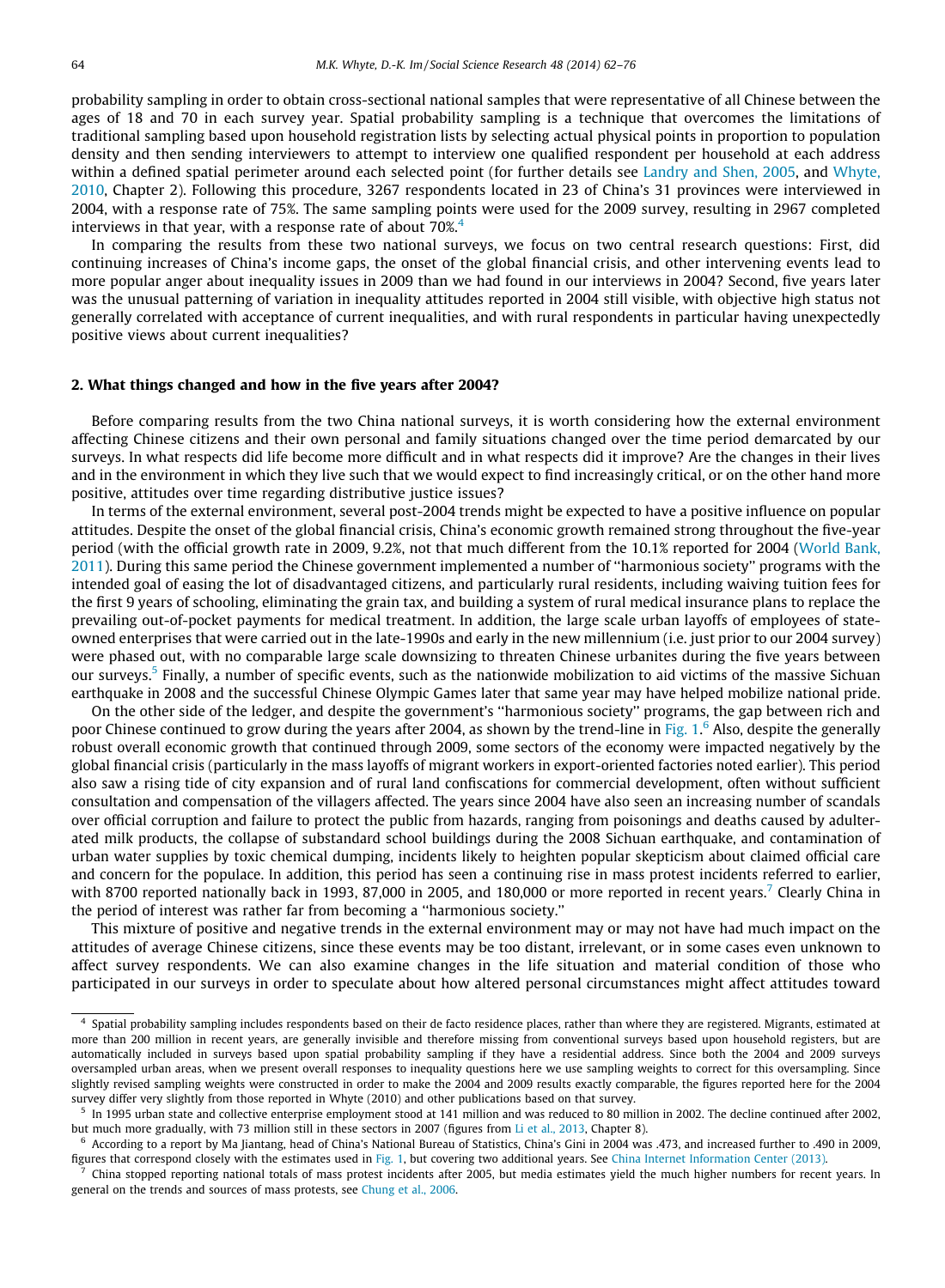<span id="page-3-0"></span>Table 1

Material situation of Chinese citizens: 2004 vs. 2009. Source: All tables and figures (except for [Fig. 1\)](#page-1-0) are author calculations from the China Inequality and Distributive Justice Surveys, 2004 and 2009 (see text for details).

| Family living standard compared to 5 years earlier (% better)<br>Satisfaction with current living standard (% satisfied or more)<br>Rating of own physical health (% fairly good, very good)<br>Covered by public health insurance? (% yes)<br>Covered by pension benefit? (% yes) | 2004<br>63.0<br>31.8<br>56.7<br>24.7<br>20.0 | 2009<br>75.4<br>40.5<br>61.1<br>85.3<br>25.9 |
|------------------------------------------------------------------------------------------------------------------------------------------------------------------------------------------------------------------------------------------------------------------------------------|----------------------------------------------|----------------------------------------------|
| Own current residence (% yes)<br>Household possessions: (% who own):<br>Color TV                                                                                                                                                                                                   | 81.9<br>79.5                                 | 84.1<br>95.6                                 |
| Refrigerator<br>Motorcycle or scooter<br>Computer<br>Automobile                                                                                                                                                                                                                    | 37.4<br>35.3<br>13.8<br>5.1                  | 53.9<br>51.2<br>27.3<br>8.4                  |
| Use the Internet (% at least some)                                                                                                                                                                                                                                                 | 26.9                                         | 35.8                                         |

current inequalities. In Table 1 we present a brief summary of how respondents in the 2004 and 2009 surveys answered identical questions about their current situation.

The figures in Table 1 show that in terms of a broad array of indicators, 2009 respondents were on average doing somewhat or much better than their counterparts five years earlier. In both surveys the great majority of respondents reported that their families had improved their standard of living compared with five years earlier, but the respondents in 2009 were even more likely to report improvement (75.4%) than their 2004 counterparts (63%). Not surprisingly in view of this reported improved standard of living, more 2009 respondents were satisfied with their standard of living (40.5% vs. 31.8%), and higher proportions in 2009 owned each of our list of desirable items, with the increases being modest in some cases (from 81.9% to 84.1% owning their own residences, from 5.1% to 8.4% owning an automobile) and quite substantial in others (from 79.5% to 95.6% owning color television sets, from 37.4% to 53.9% with refrigerators, and from 13.8% to 27.3% having their own computers). The most striking change between surveys is the increase in coverage by public medical insurance, from only 24.7% in 2004 to 85.3% in 2009, testifying to the extraordinary national effort to extend some basic level of medical insurance coverage, particularly to rural Chinese.<sup>8</sup> In view of this dramatic change as well as the continued improvement in average living standards and presumably diets as well, it is also not surprising that in 2009 a higher percentage of survey respondents rated their health as good or fairly good (61.1% vs. 56.7% in 2004).

To sum up, although the earlier discussion of changes in the external environment of Chinese society between 2004 and 2009 generates a mixed picture, with many positive trends but some negative ones as well, when it comes to the material circumstances of our respondents, there is no such ambiguity. On all indicators available to us the 2009 respondents reported better situations on average than their 2004 counterparts, with the improvements modest in some instances but dramatic in others. Insofar as they are influenced by their own personal and family circumstances in thinking about issues of inequality and distributive injustice, these comparisons appear to provide a basis for continued acceptance of current structures of inequality and social mobility, rather than the rising anger presumed in the social volcano scenario. However, it remains to be seen whether these improvements in fact translate into more positive views about current inequalities.

# 3. Views on inequality and distributive justice issues: 2004 and 2009 responses compared

With these preliminaries completed, the remainder of this paper will address our two key research questions: (1) Were Chinese citizens more angry about inequality and distributive justice issues in 2009 than in 2004?; and (2) Did the social contours of attitudes toward current inequalities shift over the five years between surveys? Taking the first question first, in summarizing Chinese popular attitudes toward current inequalities we rely on twelve separate measures, as no single measure can capture the complexity of popular views toward distributive justice issues. These measures cover three distinct domains of distributive justice attitudes: perceptions of the fairness or unfairness of current inequalities (4 measures), optimism vs. pessimism about opportunities to get ahead and obtain social justice (4 measures), and values and preferences regarding equality vs. inequality and the role of the government in promoting equality (4 measures). Here is a brief description of these twelve measures:

#### - Perceptions of Current Inequalities:

1. Excessive inequality: single item, view of national income gaps, with responses ranging from 1 = too small to 5 = too large.

<sup>8</sup> According to figures from our two surveys, in 2004 only 15.4% of rural respondents had public medical insurance coverage, compared to 50.8% of urban residents (and only 9.2% or urban migrants); five years later 89.6% of rural respondents were covered, compared to 75.2% of urban residents (and 56.1% of urban migrants). In other words, rural coverage rates had surpassed those of urban citizens, although the portion of medical bills covered and the quality of the care provided are no doubt lower in the countryside.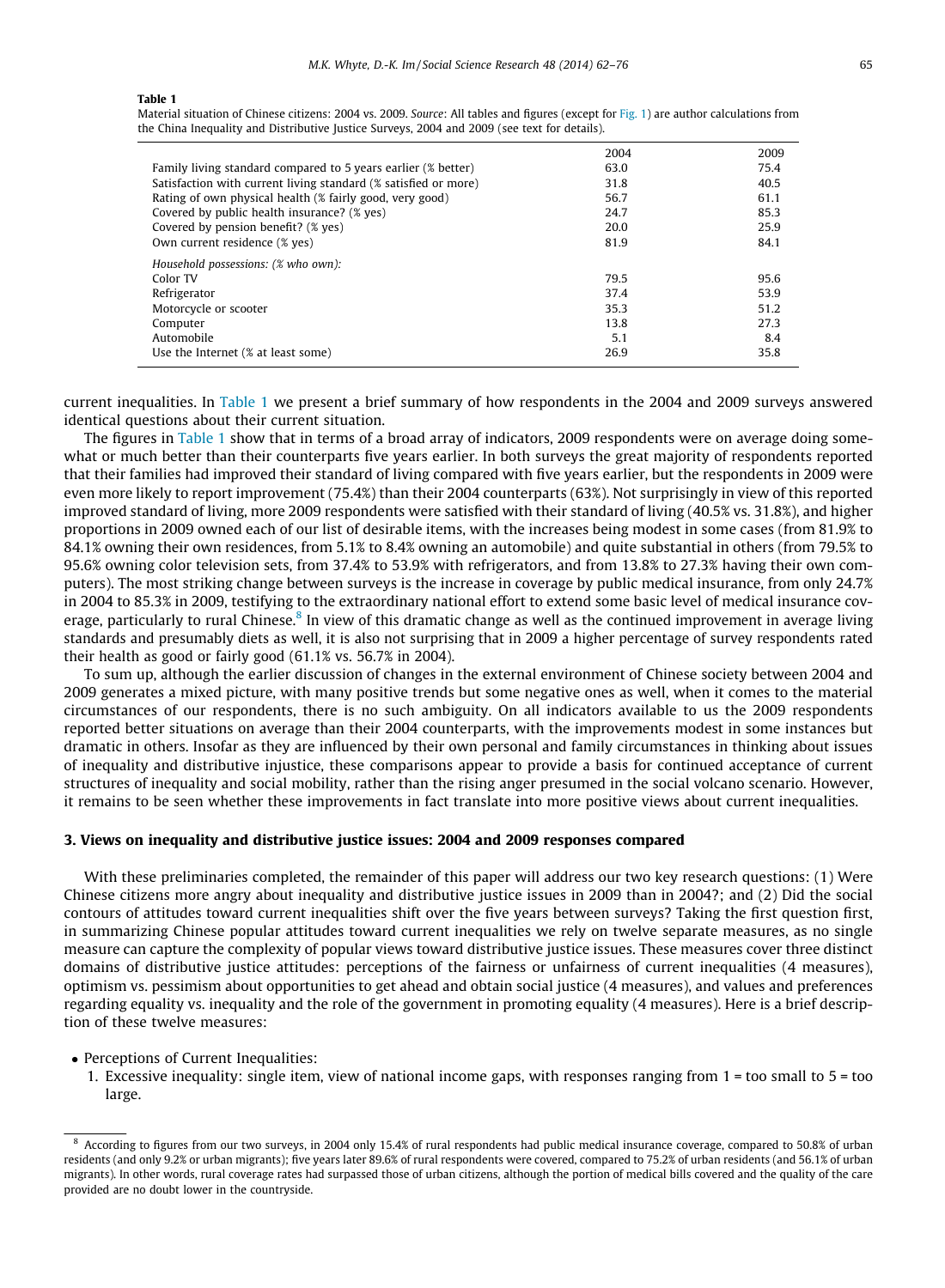<span id="page-4-0"></span>

Fig. 2. Views on inequality and distributive justice issues: 2004 and 2009 compared. Notes: Weighted mean scores. All 2004–2009 differences are statistically significant, except for Societal Opportunity and Feelings of Injustice. Source: The China Survey of Inequality and Distributive Justice (2004, 2009).

- 2. Harmful inequality: 4 item mean scale: a. rich are getting richer, poor poorer; b. inequalities exist to benefit rich and powerful; c. current income gaps threaten social stability; d. current income gaps violate socialism: all ranging from  $1 =$  strongly disagree to  $5 =$  strongly agree.
- 3. Unfair inequality: 7 item mean scale of rating of importance in determining who is poor and who is rich: a. discrimination; b. unequal opportunity; c. bad economic structure (as causes of poverty); d. dishonesty; e. connections; f. unequal opportunity; g. unfair economic system (as causes of wealth); all ranging from 1 = not important at all to 5 = very important.
- 4. Merit-based inequality: 6 item mean scale of rating of importance in determining who is poor and who is rich: a. lack of ability; b. lack of effort; c. lack of schooling (as causes of poverty); d. talent; e. hard work; f. more schooling (as causes of wealth), all ranging from  $1 = not$  important at all to  $5 =$  very important.
- Optimism vs. Pessimism about Social Mobility and Social Justice:
	- 1. Individual opportunity: two item mean scale: a. expectation for family living standard five years from now, ranging from 1 = much worse to 5 = much better; b. opportunities for someone like you to raise living standards are still great, ranging from 1 = strongly disagree to 5 = strongly agree.
	- 2. Societal opportunity: three item mean scale: a. equal opportunities to succeed exist; b. hard work is always rewarded; c. whether a person gets rich or stays poor is own responsibility; all ranging from 1 = strongly disagree to 5 = strongly agree.
	- 3. Rich vs. poor trend: 2 item mean scale: a. expectation regarding the trend in percentage of Chinese who will be poor five years from now, ranging from 1 = increase to 3 = decrease; b. expectation regarding percentage of Chinese who will be rich five years from now, ranging from  $1$  = decrease to  $3$  = increase.
	- 4. Feelings of injustice: three item mean scale: a. doesn't make sense to talk about social justice, as you can't change things; b. hard to say what is just and what is unjust; c. officials don't care what common people think; all ranging from  $1$  = strongly disagree to  $5$  = strongly agree.
- Preferences for Equality and for Government Role in Promoting Equality:
	- 1. Preference for equality: single item, distributing wealth and income equally among people is the most just method, with responses ranging from 1 = strongly disagree to 5 = strongly agree.
	- 2. Government leveling: three item mean scale: a. government should provide a minimum living standard for all; b. government should guarantee jobs for those who need them; c. government should reduce the gaps between the rich and the poor; all ranging from  $1 =$  strongly disagree to  $5 =$  strongly agree.
	- 3. Welfare responsibility: six item mean scale: a. health care; b. primary and secondary education; c. university education; d. employment; e. housing; f. care for the elderly; all ranging from 1 = the individual should be fully responsible to 5 = the government should be fully responsible.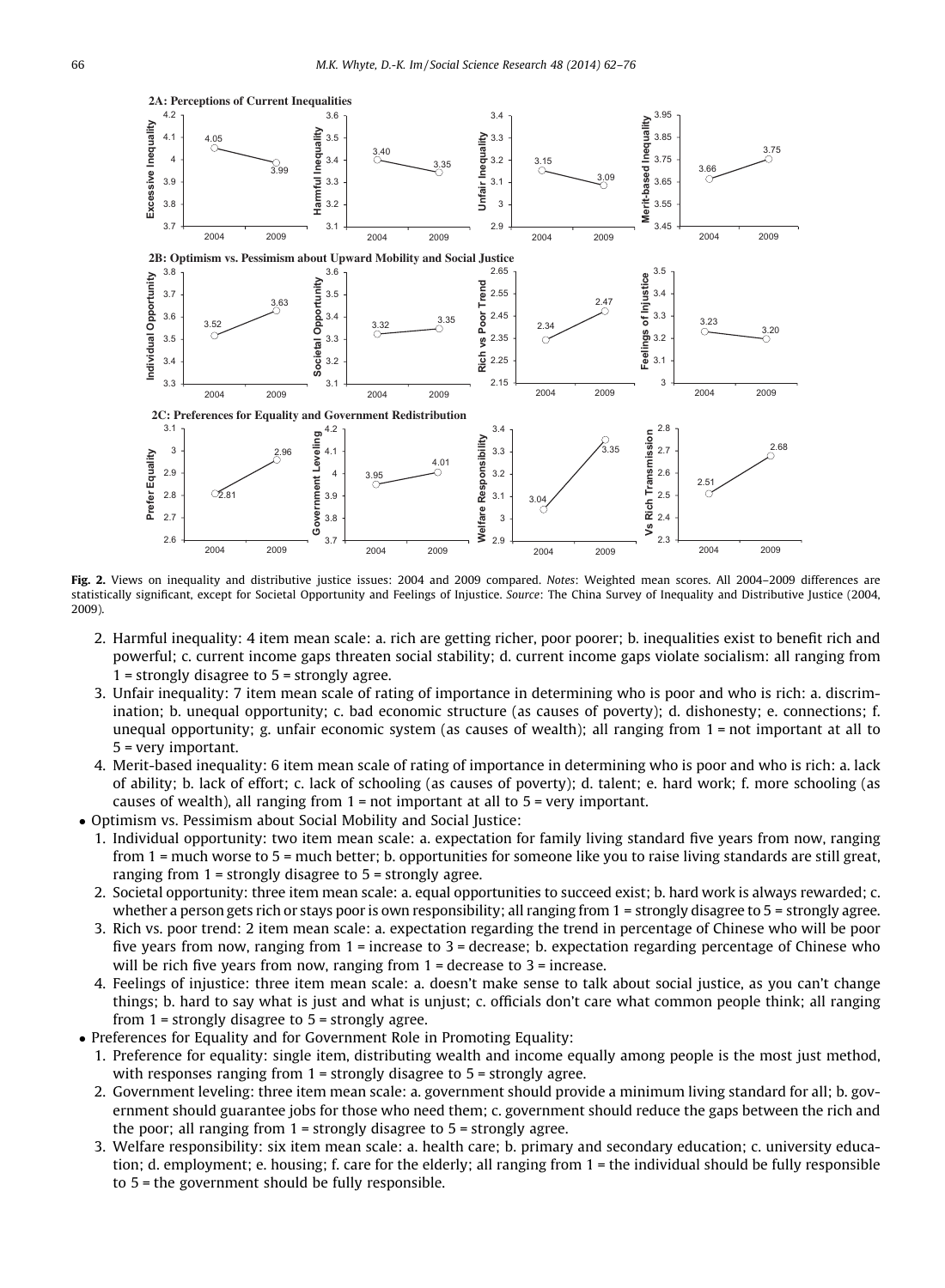4. vs. rich transmission: three item mean scale: a. fair, rich pay to get better schooling for their children; b. fair, rich pay to get better housing; c. fair, rich get better medical care; all ranging from  $1 =$  strongly agree to  $5 =$  strongly disagree.

Conceptually these are three distinct domains of attitudes about current inequalities, each of which can and, as we shall see, does display different trends over time. The results of these comparisons are presented in [Fig. 2](#page-4-0). Each of the twelve subcharts in [Fig. 2](#page-4-0) follows the same format. First the weighted mean score of survey responses in 2004 on the measure in question is shown and then the comparable weighted mean score in 2009, with a line connecting the two to show the trend.<sup>9</sup>

# 3.1. Perceptions of current inequalities in 2004 and 2009

The first row of sub-charts in [Fig. 2](#page-4-0) displays responses to questions that focus on perceptions of current inequalities and specifically on how fair or unfair they are. For these four measures the trend between 2004 and 2009 is clear and unambiguous. In the latter survey year, the average respondent was less likely to say that national income gaps were excessive, less likely to see current patterns of inequality as harmful to society, and less likely to feel that the difference between who is poor and who is rich can be attributed to societal unfairness, while they were more likely to say that current rich-poor differences can be attributed to variations in ability, hard work, and education (in other words, due to merit). T-tests indicate that all four differences between the average pattern of responses in 2004 and 2009 are statistically significant.<sup>10</sup> So the first conclusion we draw from these comparisons is that in terms of perceptions of fairness vs. unfairness, 2009 respondents were significantly more likely to view current inequalities as fair, despite the increases in the income gap between China's rich and poor citizens that continued during this period.

# 3.2. Optimism vs. pessimism about upward mobility and social justice in 2004 and 2009

The second domain of inequality attitudes concerns optimism vs. pessimism about chances for individuals and families to improve their livelihoods and to obtain social justice. The responses to our four measures in this domain are shown in the four sub-charts in [Fig. 2B](#page-4-0). In responding to these questions Chinese citizens generally were quite upbeat in 2004, and they were equally or even more so in 2009. The four sub-charts in the second row of [Fig. 2](#page-4-0) show that 2009 respondents were more optimistic than their 2004 counterparts about the opportunities for themselves and others to get ahead and more optimistic as well about the percentage of rich Chinese increasing and the percentage of poor Chinese decreasing, with both of these contrasts statistically significant. The other two sub-charts show similar but more modest trends, for the social environment enabling citizens to get ahead via hard work (Societal Opportunity) to have improved, and for fewer respondents to express strong feelings of pessimism regarding social justice. In these two instances the changes between 2004 and 2009 are not large enough to be statistically significant.<sup>11</sup> Still, on balance the changes between surveys displayed in [Fig. 2B](#page-4-0) are once again positive, indicating greater optimism about the chances for Chinese citizens to get ahead and obtain social justice.

# 3.3. Preferences for equality and government redistribution in 2004 and 2009

One might assume given these trends toward less critical perceptions of current inequalities and more optimism regarding opportunities and social justice, that in 2009 survey respondents would be less likely than their counterparts in 2004 to favor combatting inequality and to advocate government redistribution. However, as the results in [Fig. 2C](#page-4-0) indicate, that is decidedly not the case. Instead in the domain of preferences, Chinese attitudes turned more critical over the five years between surveys. In 2009 survey respondents were more likely than in 2004 to state that equality is the most fair distribution method, more in favor of government efforts to reduce the gap between rich and poor, more in favor of government taking the major role in meeting basic citizen needs, and more strongly opposed to rich families using their wealth to obtain better housing and medical care, as well as better schooling for their children. T-tests reveal that all four of these contrasts between 2004 and 2009 attitudes are statistically significant.<sup>12</sup> Although these trends appear to be contradictory to those displayed in [Fig. 2](#page-4-0)A and B, a detailed examination of shifts in the individual items underlying these preference measures (details not shown here) indicates that 2009 respondents are not so much voicing rising anger against the rich and successful, but rather expressing a stronger desire than their 2004 counterparts for a comprehensive, government-provided social safety net to protect Chinese citizens.

<sup>&</sup>lt;sup>9</sup> Our focus on trends in mean scores might obscure other underlying changes, such as in attitude polarization. To examine this possibility we computed kurtosis scores as well for each of the measures used here, and for both survey years. The results (not detailed here) showed that for the majority of our attitude measures (9 out of 12), kurtosis increased from 2004 to 2009, indicating less attitudinal polarization in the more recent survey.

<sup>&</sup>lt;sup>10</sup> For Excessive Inequality,  $p < .01$ ; for Harmful Inequality,  $p < .001$ ; for Unfair Inequality,  $p < .001$ ; and for Merit-based Inequality,  $p < .001$ .

<sup>&</sup>lt;sup>11</sup> For Individual Opportunity,  $p < .001$ ; for Societal Opportunity,  $p > .05$ ; for Rich vs. Poor Trend, p<.001; and for Feelings of Injustice,  $p > .05$ .

<sup>&</sup>lt;sup>12</sup> For Prefer Equality, p < .001; for Government Leveling, p < .05; for Welfare Responsibility, p < .001; and for vs. Rich Transmission, p < .001.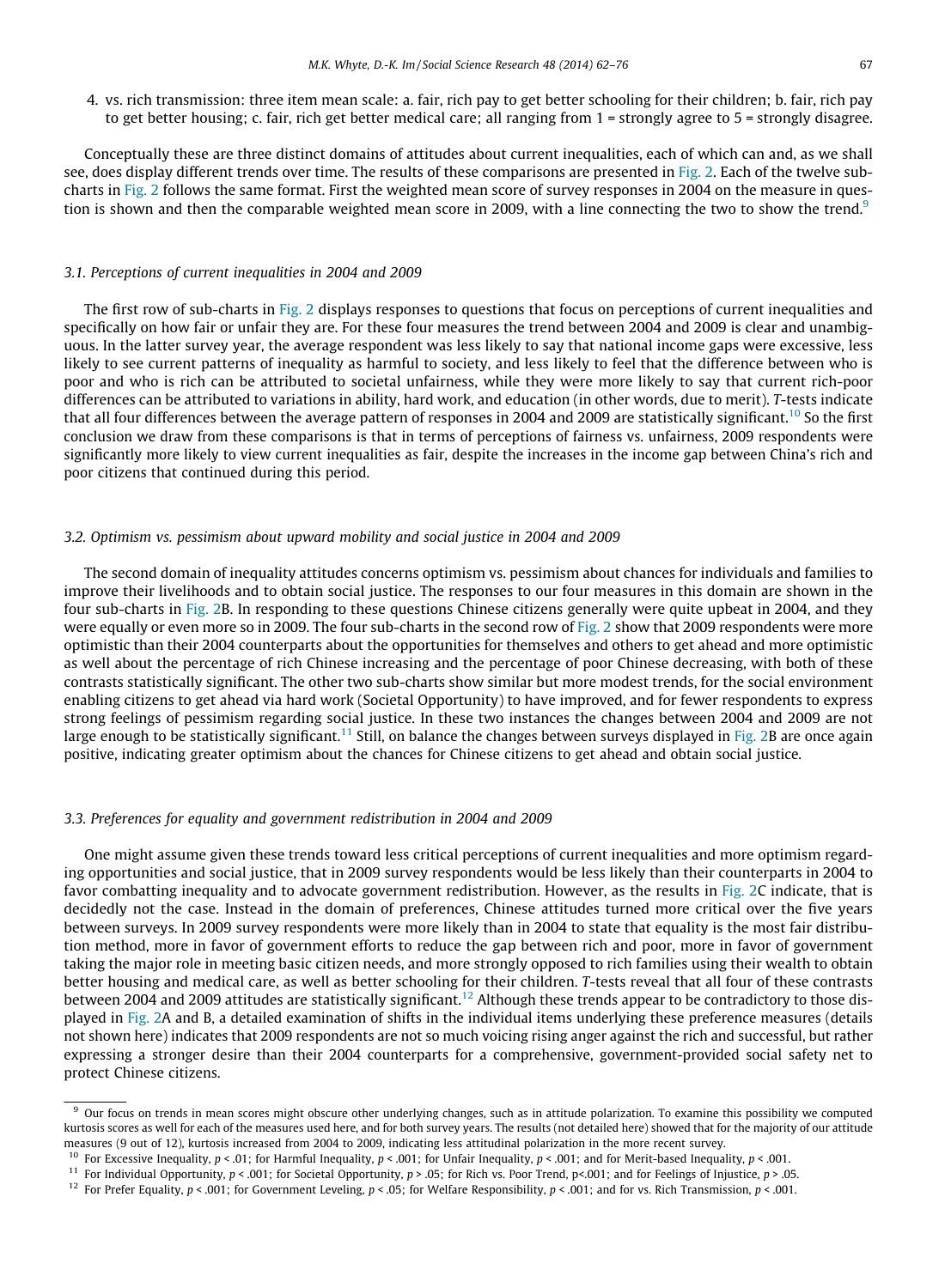#### 3.4. The meaning of attitude changes between 2004 and 2009

The trend lines in [Fig. 2](#page-4-0) show that in two domains (perceptions of the fairness vs. unfairness of current inequalities, optimism vs. pessimism about opportunities for economic improvement and social justice) respondents in our 2009 survey expressed more favorable attitudes than their 2004 counterparts. However, in the third domain, preferences for equality and for government redistribution, 2009 respondents were significantly more critical than their 2004 counterparts. Compared to five years earlier, they were more likely to favor increased government efforts to combat disadvantage and provide a basis social safety net, rather than to rely on market forces to distinguish the worthy from the unworthy. How can we interpret this combination of less and more critical attitude trends?

It might be noted that the changes our surveys detect contrast with much social criticism aired in recent years about the impact of market reforms on Chinese society and public morality. A common refrain in these critiques is the contention that most Chinese are now interested only in making money, and that as long as they can continue to do so successfully, they do not care about anyone else, and certainly not about the poor. We see, instead, a pattern in which most survey respondents are optimistic about their own chances for getting ahead and do not see the current gaps between rich and poor as particularly excessive or unfair. Nonetheless, they are more likely than their counterparts five years earlier to favor increased government efforts to reduce inequalities, primarily by strengthening the social safety net protecting China's poorest and most vulnerable citizens.

We speculate that two influences may help to explain the apparent contradiction between positive trends regarding perceptions of current inequalities and optimism about opportunities and social justice on the one hand, and more critical attitudes about promoting social equality and government redistribution on the other. Perhaps the rapid increase in living standards, the growth of China's middle class,<sup>13</sup> and the rising proportion of the population that has access to first-world consumption standards and communication devices have helped to spread what earlier researchers refer to as a ''post-materialist mentality'' (see [Inglehart and Welzel, 2005](#page-14-0)), in direct contrast to the critiques of market reforms just discussed. In other words, even though China is still much poorer than most societies to which the ''post-materialism'' framework has been applied, it may be that a rising share of China's population now feels prosperous and comfortable enough to look beyond meeting their own economic needs, and as a result to begin to give more thought to the welfare of their more disadvantaged fellow citizens.

Whatever the merits of this speculation, there is an additional influence that may also help explain the rising support for government efforts to promote social equality. The chaos of the Cultural Revolution (1966–1976) and the poverty and entrenched inequality at the end of the Mao era helped discredit claims at that time that China's government-run socialist economy was the fairest and most desirable social order.<sup>14</sup> The dramatic success of the market reforms launched by Deng Xiaoping after 1978 helped to promote the idea that markets were a fairer way of distributing goods and services than government allocation. However, in the new millennium, and particularly after Hu Jintao became leader of the Chinese Communist Party (CCP) in 2002 and promoted the slogan of making China a more ''harmonious society,'' a sharply altered message has been conveyed to the Chinese people by their rulers. China's leaders now proclaim that the gap between rich and poor is getting too large and is potentially destabilizing, and they have also pointed with pride to the multiple government programs and substantial resources that are being devoted to combatting poverty, bettering the lot of the rural poor, and aiding isolated communities in China's interior. In other words, for a decade or more Chinese leaders have partially ''rehabilitated'' the idea of the government being responsible for providing a stronger social safety net and thereby promoting greater social equality. We are suggesting that the trends detected in attitudes toward promoting equality and government redistribution indicate that Chinese citizens have absorbed this altered and more pro-equality message but still find wanting the current levels of such government efforts.15

What final conclusions can we draw from this discussion? In regard to our first research question, clearly there is no overall trend toward more critical attitudes toward current inequalities in 2009 compared with 2004. In fact in two of our three attitude domains, attitudes have become more positive and accepting, although in the third they are somewhat more critical. So China's social volcano of potential anger at distributive injustice was clearly still dormant in 2009.<sup>16</sup> Given the substantial improvements in the lives of Chinese citizens since 2004, as reflected in the figures reported in [Table 1,](#page-3-0) our failure to find evidence of heightened anger in 2009 is not that surprising.

However, our data do not indicate that Chinese are increasingly satisfied with all aspects of current inequalities. Rather, even though they do not judge the sharp income gaps that characterize China today as particularly unfair, and even though most respondents feel quite optimistic about their own chances to get ahead, there are signs of rising dissatisfaction with the

According to a report by McKinsey & Company, in 2000 only 4% of urban Chinese households could be classified as middle class in terms of income, whereas in 2012 68% could be so classified (in purchasing power parity terms). See [Bartin et al. \(2013\).](#page-13-0)

<sup>&</sup>lt;sup>14</sup> For a discussion of the sharp contradiction between the appearance of egalitarianism in Mao's socialism in the Cultural Revolution period and the reality of a rigidly stratified and unfair social order then, see [Whyte, 2010.](#page-14-0)

<sup>&</sup>lt;sup>15</sup> Our results are relevant to the "thermostatic" model in public opinion research. According to that model, ordinarily the public responds to policy changes in a negative feedback fashion, moving toward wanting less or no change of the same type (see, for example, [Wlezien, 1995\)](#page-14-0). However, sometimes, particularly when the policy change is viewed favorably or involves issues of rising salience, positive feedback can occur (see [Soroka and Wlezien, 2010](#page-14-0)). Our survey data point to China as a clear example of such positive feedback, with increases in welfare measures aimed at the poor (such as medical insurance coverage) associated with rising support for more of the same.

<sup>&</sup>lt;sup>16</sup> Although we have not conducted a comparable survey since 2009, we see no developments or trends in China that would suggest that the distributive injustice attitude social volcano is no longer dormant at the time of writing.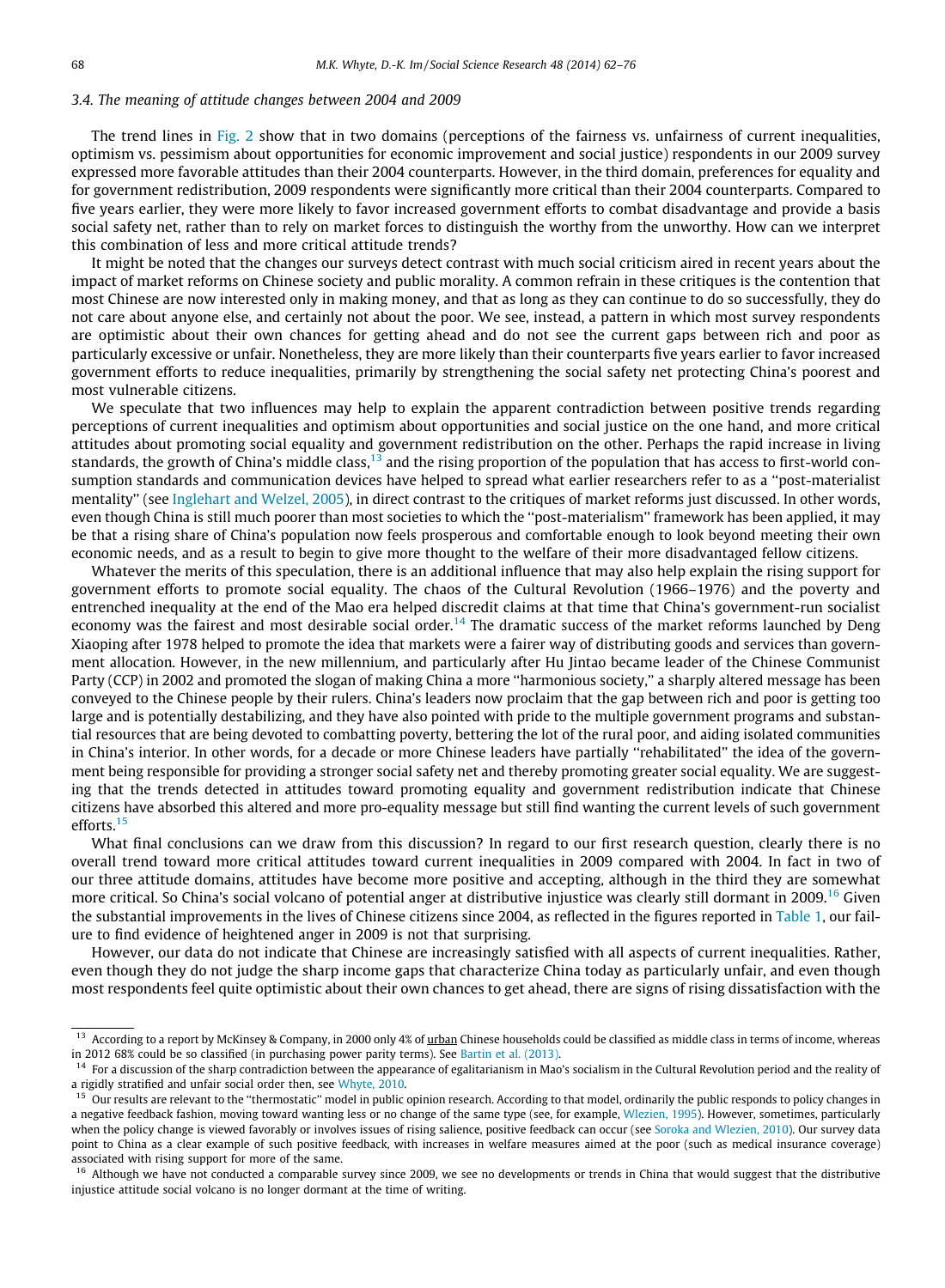government's efforts to promote greater equality. Whether simply through improved living standards and the postmaterialist sentiments thus promoted, or due to the persuasiveness of the government's own harmonious society messages, Chinese citizens increasingly expect their government to use its power and resources in a redistributive way, and thus to promote greater social equality and social justice. This is not the anger of people willing to take to the barricades to protest the manifest unfairness and moral bankruptcy of the current order, but instead a more reformist impulse—a growing desire for China to become a more benevolent and effective welfare state. Moderate though such critical sentiments may be, they nonetheless suggest that Chinese leaders have encouraged standards for judging their own performance that they may have difficulty meeting.

#### 4. Variations in attitudes toward current inequalities: 2004 and 2009 compared

We turn now to the second research question: Did the social contours of attitudes toward current inequalities shift over the five years between the 2004 and 2009 surveys? We consider this question through an examination of ordinary least squares regression analyses for both survey years, using as our dependent variables the twelve inequality attitude measures discussed in the previous section and displayed in [Fig. 2.](#page-4-0)<sup>17</sup> In addition to a general interest in how variations in the pattern of critical vs. approving views on current inequalities may have changed between surveys, we are particularly interested in whether two unexpected patterns found in analyses of the 2004 data are still visible in the 2009 results: First, are most objective measures of social status, such as family income and CCP membership, still relatively poor predictors of attitudes toward current inequalities in 2009 (and poorer predictors than subjective measures of relative status and mobility experiences)? Second, is the unexpected tendency for rural respondents to have more positive attitudes toward current inequalities than urban citizens (despite their highly disadvantaged status) still visible in the later survey?

Given the complexity of presenting regression results with twelve distinct dependent variables, we use a standard set of objective and subjective predictors derived from our work on the 2004 survey in all statistical models, and we present the results in three tables, one for each of the inequality attitude domains discussed earlier: Perceptions of Current Inequalities ([Table 2](#page-8-0)), Optimism vs. Pessimism about Upward Mobility and Social Justice [\(Table 3\)](#page-8-0), and Preferences for Equality and for Government Redistribution ([Table 4\)](#page-9-0). In all columns of these tables the figures displayed are standardized regression coefficients, so that the strength of any association can be compared with the other coefficients in the same column (and, since the same variables are in the models for 2004 and 2009, across survey years).

The social background predictors we use in these standard models are as follows:

- Objective predictors:
	- 1. Location/hukou status: rural residents, rural to urban migrants, urban citizens (urban residents with urban hukou); rural residents are the omitted reference category in regressions.
	- 2. Age-years of age as reported to interviewers. $18$
	- 3. Female—gender, as recorded by interviewers; female = 1; male = 0.
	- 4. Married—marital status dummy variable;  $1 =$  married;  $0 =$  all other marital statuses.
	- 5. Education—years of schooling completed.
	- 6. Household income—natural logarithm of total household income for the prior year as reported by the respondent (in 2009 multiple imputation techniques were used to compensate for the larger number of cases of missing data on this variable).
	- 7. Han ethnicity—ethnic status dummy variable;  $1 =$  Han Chinese;  $0 =$  all other ethnicities.
	- 8. Party membership—member of Chinese Communist Party; 1 = yes; 0 = no.
	- 9. Distance to city—distance to the nearest prefectural or higher level city of the de facto residence of the respondent, as calculated by the research team from the sampling report  $(0 = 0 \text{ km}; 1 = 1-19.99 \text{ km}; 2 = 20-39.99 \text{ km}; 3 = 40-19.99 \text{ km}; 2 = 20-39.99 \text{ km}; 3 = 40-19.99 \text{ km}$ 59.99 km; 4 = 60–79.99 km; 5 = 80–99.99 km; 6 = 100–199.99 km; 7 = 200 km +).
- Subjective predictors:
	- 1. Subjective social status—self-rating on a scale from 1 (bottom of society) to 10 (top of society.
	- 2. Mobility experience—comparison of family economic situation with five years earlier, ranging from 1 = much worse to 5 = much better.
	- 3. Bad experiences—sum of how many of the following were experienced by the respondent or a member of their family within the past three years: serious illness, physical injury or damage to property, laid off or loss of work, difficulties in paying medical fees, dropping out of school due to difficulties in paying, received unfair treatment from local officials.

<sup>&</sup>lt;sup>17</sup> Two of these twelve attitude measures, Excessive Inequality and Prefer Equality, are single questionnaire items with five ordinal response categories, rather than interval scales. Technically we should use a form of logistic regression rather than OLS regression. However, in the interest of symmetry and comparability we display the OLS results for all twelve inequality attitude measures in the tables that follow. Logistic regression analyses for these two dependent variables yield similar patterns (results not shown here).

<sup>&</sup>lt;sup>18</sup> In earlier analyses of the 2004 survey data, age-squared was also included in regression models in order to check for curvilinear age effects. However, in the present analysis when we included age-squared as well as age, we found almost no sign of such curvilinear age patterns, so for the sake of simplicity we report here only linear age effects.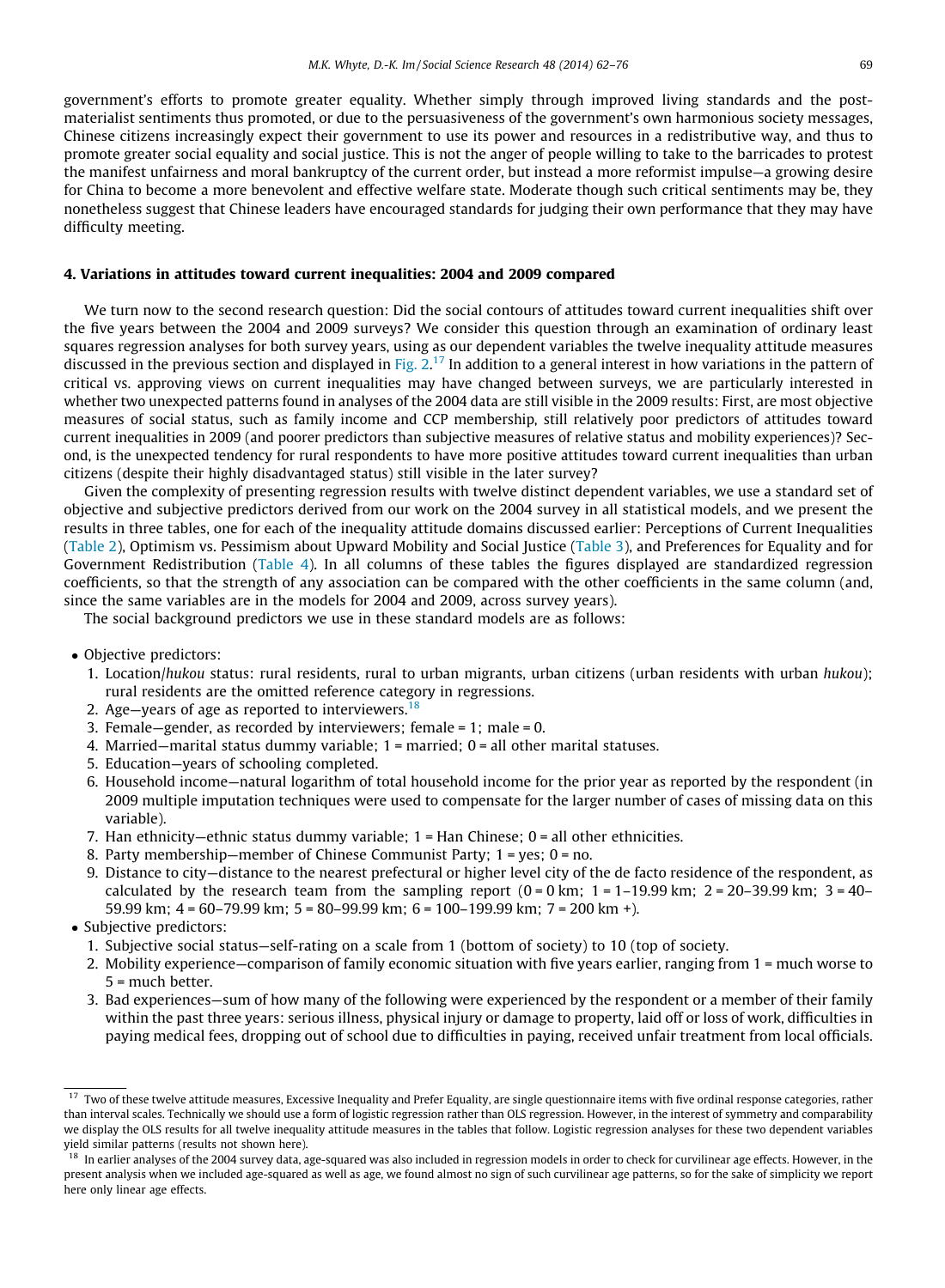### <span id="page-8-0"></span>Table 2

Perceptions of current inequalities. Source: China National Survey of Inequality and Distributive Justice (2004, 2009).

|                               | Excessive inequality |           | Harmful inequality      |                      | Unfair inequality   |             | Merit-based inequality |             |
|-------------------------------|----------------------|-----------|-------------------------|----------------------|---------------------|-------------|------------------------|-------------|
|                               | 2004                 | 2009      | 2004                    | 2009                 | 2004                | 2009        | 2004                   | 2009        |
| Rural (Reference)             |                      |           |                         |                      |                     |             |                        |             |
| <b>Migrants</b>               | $.127***$            | .018      | .037                    | $.059$ **            | .035                | .032        | $-.013$                | $-.050$ **  |
| Urban                         | $.145$ ***           | .066      | $.122$ ***              | .047                 | .088                | .032        | .018                   | $-.025$     |
| Age                           | .021                 | $-.029$   | $.067$ <sup>**</sup>    | .054"                | $.043$ <sup>*</sup> | $-.012$     | $-.018$                | .018        |
| Female                        | $-.022$              | $-.036$   | .006                    | $-.047$ <sup>*</sup> | .028                | $-.017$     | .002                   | $-.004$     |
| Married                       | .009                 | .059      | .021                    | .031                 | $-.018$             | $-.013$     | .010                   | .011        |
| Education                     | $.123***$            | $.169***$ | $.129***$               | .056                 | $.121***$           | .024        | .059                   | .022        |
| Household income <sup>a</sup> | $-.007$              | $-.019$   | $-.023$                 | .026                 | .033                | $-.021$     | $-.019$                | $-.035$     |
| Han ethnicity                 | $.114$ ***           | .013      | .013                    | .013                 | .011                | .023        | .040                   | .030        |
| Party membership              | .036                 | .003      | $-.072$ <sup>****</sup> | .012                 | $-.043$             | $-.014$     | .006                   | $-.024$     |
| Distance to city              | .033                 | $-.019$   | $-.159$ ***             | .008                 | $-.107$ ***         | $-.149$ *** | $-.049"$               | .037        |
| Subjective status             | $-.111$              | $-.045"$  | $-.040$                 | $-.050"$             | $-.051"$            | $-.049$     | .061                   | .021        |
| Mobility experience           | .015                 | .007      | $-.080$                 | $-.009$              | $-.073$ ***         | .008        | $.105***$              | .110        |
| Bad experiences               | .045                 | $.093***$ | $.084***$               | $.099***$            | $.106***$           | .025        | .009                   | $-.070$ *** |
| Observations                  | 2870                 | 2687      | 2862                    | 2681                 | 2859                | 2650        | 2870                   | 2662        |
| R-squared                     | .075                 | .056      | .109                    | .027                 | .083                | .034        | .031                   | .028        |

 $p < .05$ .

\*\*  $p < .03$ .

 $p < .001$ .

<sup>a</sup> Natural logarithm of total household income.

#### Table 3

Optimism vs. pessimism about upward mobility and social justice. Source: China National Survey of Inequality and Distributive Justice (2004, 2009).

|                               | Individual opportunity |                        | Societal opportunity    |                     | Rich vs. poor trend     |             | Feelings of injustice  |           |
|-------------------------------|------------------------|------------------------|-------------------------|---------------------|-------------------------|-------------|------------------------|-----------|
|                               | 2004                   | 2009                   | 2004                    | 2009                | 2004                    | 2009        | 2004                   | 2009      |
| Rural (Reference)             |                        |                        |                         |                     |                         |             |                        |           |
| <b>Migrants</b>               | $-.038$                | $-.032$                | $-.024$                 | $-.053"$            | $-.004$                 | .002        | $.074$ ***             | .000      |
| Urban                         | $-.080***$             | $-.064$ **             | $-.180$ <sup>****</sup> | $-.121$ $$          | $-.111$ <sup>****</sup> | $-.157$ *** | $.125***$              | $-.062"$  |
| Age                           | $-.205***$             | $-.180$ <sup>***</sup> | $-.018$                 | .068                | $-.057$ **              | .007        | .033                   | .002      |
| Female                        | $-.014$                | $-.007$                | $-.021$                 | $-.012$             | $-.043"$                | .023        | $-.033$                | $-.047$   |
| Married                       | $-.009$                | .034                   | $.052$ **               | .005                | .015                    | .010        | $.057$ **              | .016      |
| Education                     | .001                   | .061                   | $-.094$ ***             | .005                | $-.067$ **              | .030        | $-.004$                | $-.030$   |
| Household income <sup>a</sup> | $.062$ <sup>**</sup>   | .045                   | $-.031$                 | .029                | $-.007$                 | .041        | $-.112$ ***            | $-.005$   |
| Han ethnicity                 | .025                   | $-.022$                | .039                    | $-.043$             | $-.000$                 | $-.028$     | $-.007$                | $-.008$   |
| Party membership              | .014                   | .012                   | .010                    | $-.011$             | $.040*$                 | .038        | $-.072$ ***            | $-.043"$  |
| Distance to city              | $-.000$                | .010                   | $-.025$                 | .188                | $-.043$                 | .107        | $-.160$ <sup>***</sup> | $-.011$   |
| Subjective status             | $.165***$              | .148                   | $.133***$               | $.054$ <sup>*</sup> | $.045*$                 | .001        | $-.012$                | $-.056"$  |
| Mobility experience           | $.321***$              | .353                   | $.073***$               | .023                | $.206***$               | .108        | $-.064"$               | $-.043"$  |
| Bad experiences               | $-.064$                | $-.078$ ***            | $-.013$                 | $-.024$             | $-.016$                 | $-.017$     | .140                   | $.074***$ |
| Observations                  | 2879                   | 2687                   | 2869                    | 2667                | 2881                    | 2684        | 2874                   | 2677      |
| R-squared                     | .275                   | .268                   | .084                    | .080                | .078                    | .056        | .097                   | .030      |

 $p < .05$ .

\*\*  $p < .01$ .

 $p < .001$ .

<sup>a</sup> Natural logarithm of total household income.

# 4.1. Social contours of variations in perceptions of current inequalities

We discuss here the results of analyses of social background variations in attitudes toward current inequalities in sequence for the three inequality attitude domains. In Table 2 regression results for the four measures of Perceptions of Current Inequalities are presented, in each case with 2004 and 2009 results displayed side by side.

Examining the location/hukou status predictors first, in 2004 Chinese rural residents were significantly less likely than urban citizens to view current inequalities as excessive, harmful, and unfair. In 2004 the three groups did not differ significantly in viewing being rich vs. poor as based upon merit (talent, hard work, education). In 2009 rural residents still show a tendency to be less likely to view current inequalities as excessive, harmful, and unfair, but now only one of the coefficients (for Excessive Inequality) is statistically significant. Detailed examination of the underlying patterns (results not shown here) reveals that in regard to whether current inequalities are excessive, harmful, and unfair, rural attitudes in 2009 were similar to 2004, but urban attitudes had become less critical, resulting in urbanites converging toward the more favorable views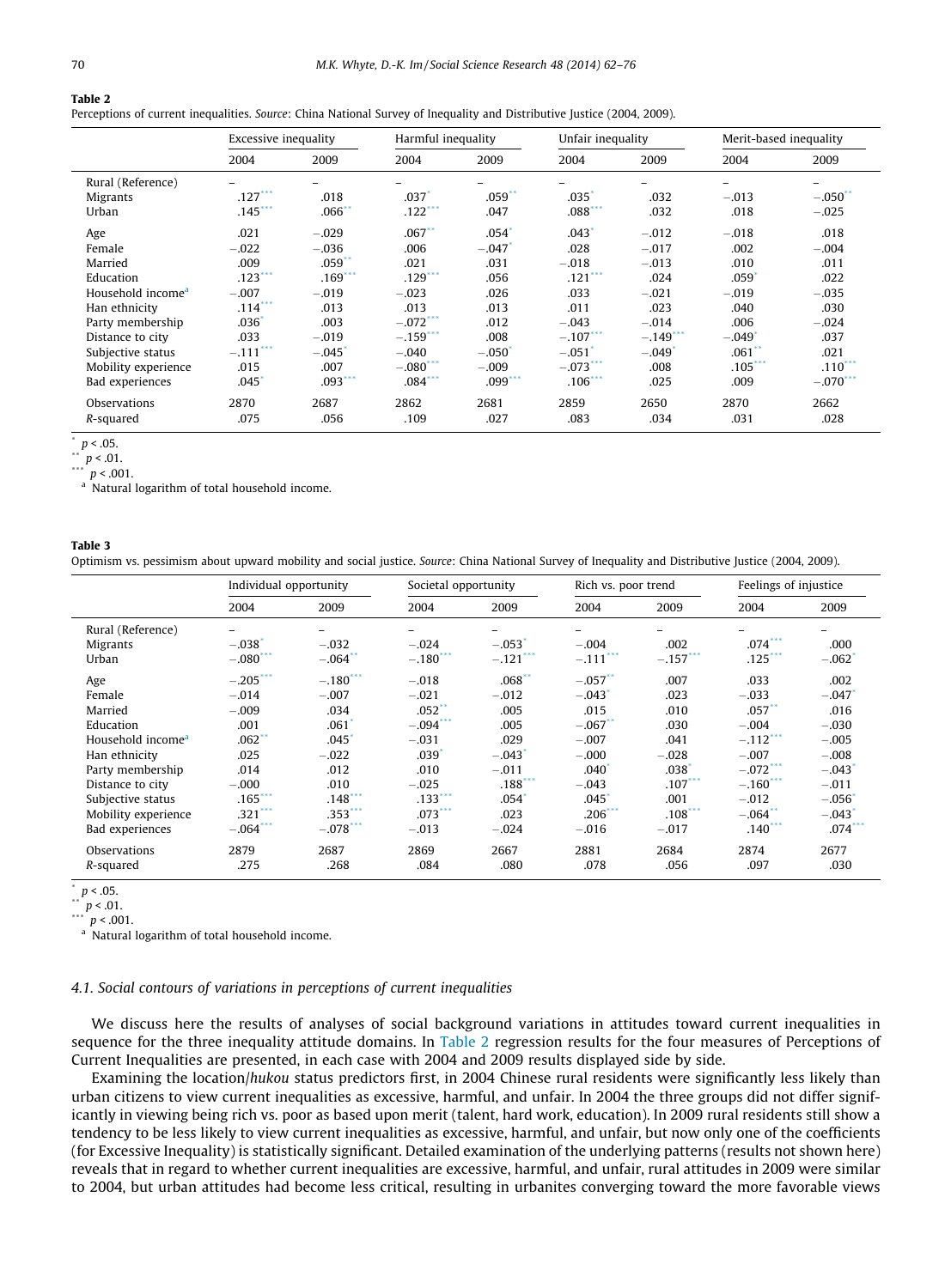#### <span id="page-9-0"></span>Table 4

Preferences for equality and government redistribution. Source: China National Survey of Inequality and Distributive Justice (2004, 2009).

|                               | Prefer equality |                         | Government leveling |            | Welfare responsibility |                      | vs. Rich transmission |            |
|-------------------------------|-----------------|-------------------------|---------------------|------------|------------------------|----------------------|-----------------------|------------|
|                               | 2004            | 2009                    | 2004                | 2009       | 2004                   | 2009                 | 2004                  | 2009       |
| Rural (Reference)             |                 |                         |                     |            |                        |                      |                       |            |
| <b>Migrants</b>               | .008            | $-.040"$                | $.057$ **           | .047       | .012                   | $.059**$             | $-.015$               | .007       |
| Urban                         | $-.051$         | $-.114$ <sup>****</sup> | $.114***$           | $.069**$   | .184                   | $.091***$            | .010                  | $-.005$    |
| Age                           | $-.015$         | .030                    | .022                | .041       | $.095***$              | $.052$ <sup>*</sup>  | .034                  | .004       |
| Female                        | .017            | $.058**$                | $-.040"$            | $-.040"$   | $-.005$                | $-.036$              | .016                  | $-.011$    |
| Married                       | $-.004$         | .019                    | .036                | $.046*$    | $-.020$                | .025                 | $-.051$ **            | $-.030$    |
| Education                     | $-.166$ ***     | $-.030$                 | $.160***$           | $.104***$  | $.144***$              | .002                 | .027                  | $-.005$    |
| Household income <sup>a</sup> | $-.037$         | $-.080$ ***             | .021                | .041       | $-.015$                | $-.026$              | $-.012$               | $-.013$    |
| Han ethnicity                 | $-.003$         | $-.071$ ***             | $.113***$           | $-.002$    | .016                   | .045                 | $-.067$ ***           | .029       |
| Party membership              | $-.036$         | $-.033$                 | .032                | .027       | $-.035"$               | $-.007$              | .001                  | $-.030$    |
| Distance to city              | $-.045$         | .025                    | $-.073$ ***         | .066       | $-.123$ ***            | .016                 | .064                  | $-.072$ ** |
| Subjective status             | .008            | .001                    | $-.104$ $1.1$       | $-.062$ ** | $-.025$                | $-.030$              | $-.074$ ***           | $-.030$    |
| Mobility experience           | $-.027$         | $-.020$                 | .032                | .024       | $-.056"$               | $-.047$ <sup>*</sup> | $-.007$               | $-.068$    |
| Bad experiences               | .037            | $-.007$                 | $.094***$           | $.071***$  | $.082$ <sup>*</sup>    | $-.046$ **           | $-.047$ <sup>*</sup>  | $-.006$    |
| Observations                  | 2878            | 2684                    | 2874                | 2681       | 2868                   | 2682                 | 2852                  | 2672       |
| R-squared                     | .054            | .060                    | .112                | .035       | .129                   | .020                 | .020                  | .015       |

# $p < .05$

 $\frac{1}{2}$  p < .01

 $n < .001$ .

<sup>a</sup> Natural logarithm of total household income.

already held by rural residents (yielding smaller regression coefficients). Migrants in 2004 were also significantly more likely than villagers to view current inequalities as excessive, harmful, and unfair, and again the same pattern is visible in 2009, but with only one coefficient statistically significant (in this case, with Harmful Inequality). Unlike in 2004, in 2009 rural residents were more likely than either urbanites or migrants to attribute the difference between wealth and poverty to merit factors, although only the contrast with migrants was statistically significant. In sum, the general pattern of rural residents having unexpectedly positive perceptions of current inequalities is still visible in 2009, although in somewhat muted form. And the modest weakening of the pattern is mainly attributable to less critical urban perceptions in 2009 than in 2004 rather than to any increasingly critical perceptions among rural residents. Indeed, in regard to Merit-based Inequality, rural attitudes have shifted toward relatively more positive views.

In regard to other objective predictors of Perceptions of Current Inequalities (the middle portion of [Table 2\)](#page-8-0) several patterns stand out. Most of these predictors fail to show consistent coefficients or even have the same signs across all four perceptions measures and both survey years. For example, Party members in 2004 were significantly more likely than nonmembers to view current inequalities as excessive, but were significantly less likely to view current inequalities as harmful; in 2009 neither association was statistically significant, and the sign for harmful inequality had reversed. Our household income measure did not make a significant net difference for any of these four perceptions measures in either survey year. However, a few patterns among other objective predictors deserve note. First, older respondents were more likely to view current inequalities as harmful in both survey years, although they did not show consistent or significant patterns on the other three measures. In 2004 the well-educated tended to hold more critical perceptions on Excessive Inequality, Harmful Inequality, and Unfair Inequality, although on Merit-based Inequality they held significantly more positive views. In 2009 the same pattern was visible but was much weaker, with only the coefficient for Excessive Inequality statistically significant. In both 2004 and 2009 respondents who lived far away from any city were (somewhat unexpectedly) significantly less likely than other respondents to view current inequalities as unfair, but the associations with the other three measures were not strong or consistent across survey years.

The bottom panel in [Table 2](#page-8-0) shows the regression coefficients for the three subjective predictors of inequality attitudes. In 2004 these predictors showed associations with the four perceptions measures that were generally more consistent and stronger than was the case for most objective status predictors, and that was also the case in 2009. Those respondents who felt they enjoyed relatively high social status were less likely to view current inequalities as excessive, harmful, or unfair in both survey years, and more likely to view them as based upon merit, although not all the coefficients are statistically significant. In 2004 those who reported that their family incomes had improved were similarly less likely to perceive current inequalities as harmful or unfair, and significantly more likely to view the gap between rich and poor as based upon merit. In 2009 those who reported improved family income were still significantly more likely to view the rich-poor gap as based upon merit, but the other associations were no longer statistically significant, with the Unfair Inequality coefficient actually reversing sign. Finally, those who reported that they or members of their family had suffered any of a series of bad experiences during the previous three years were more likely than others to view current inequalities as excessive, harmful, and unfair in both survey years (although again not all the coefficients are statistically significant), and in 2009 they were also significantly less likely than others to attribute the difference between wealth and poverty to merit.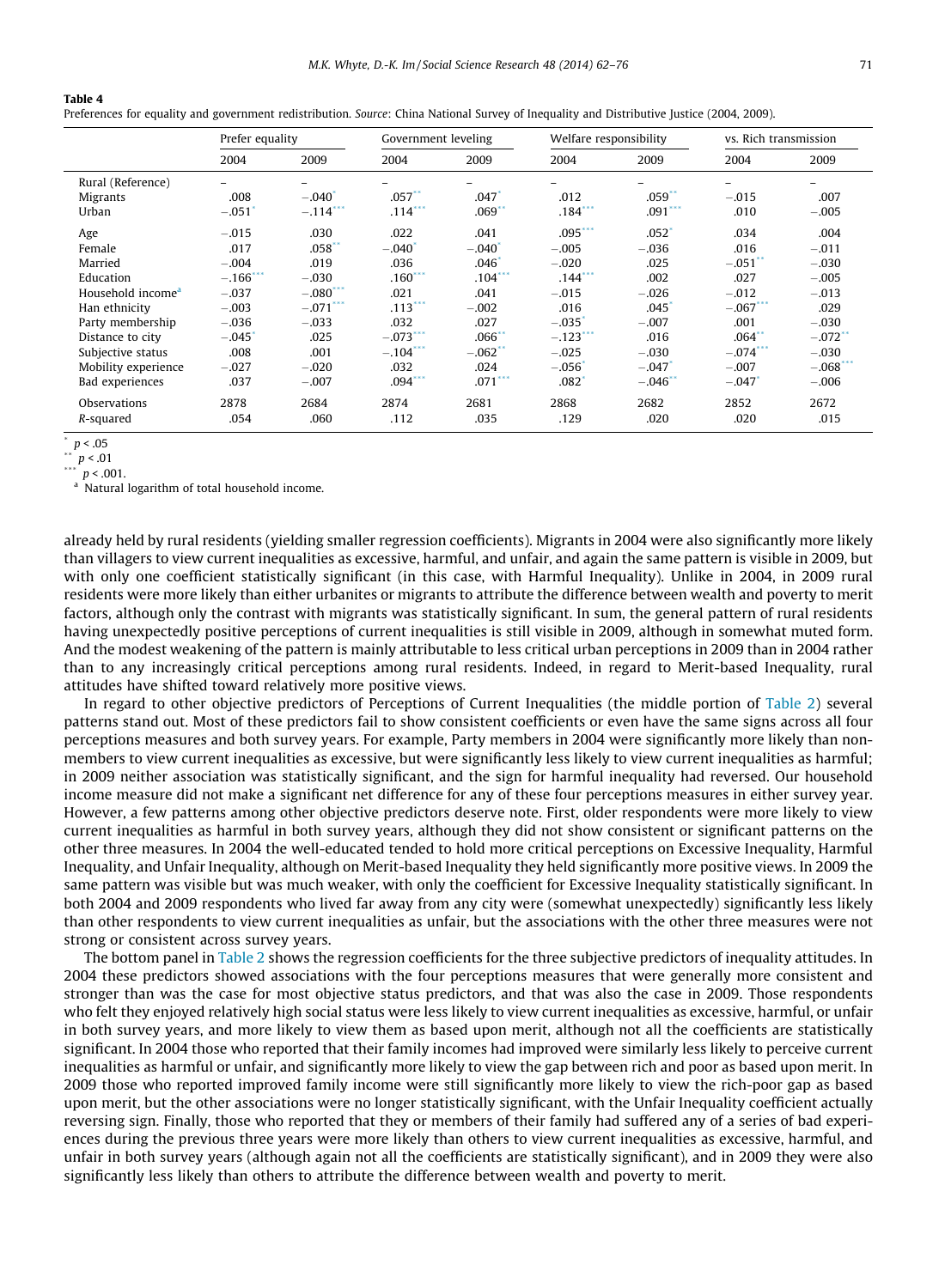In general the contrasts between the 2004 and 2009 survey results regarding perceptions of current inequalities are relatively minor, with the same underlying patterns of unusually favorable perceptions of rural respondents and stronger associations with subjective predictors than with most objective traits visible still in 2009, although with some muting of the rural–urban contrasts. We defer further discussion until the remaining regression results have been presented and discussed.

#### 4.2. Social contours of optimism vs. pessimism about mobility and social justice

In [Table 3](#page-8-0) we display the results of OLS regression analyses of the four measures of optimism vs. pessimism about chances for upward mobility and social justice, using the same format as in [Table 2.](#page-8-0) Once again the standardized regression coefficients derived from the 2004 and 2009 surveys are displayed side by side for each of the four measures of optimism vs. pessimism.

Looking first at the upper panel in [Table 3](#page-8-0), we see that rural respondents have significantly more positive scores on all three measures of upward mobility opportunities than their urban citizen counterparts, and for both survey years. Migrants on these measures fall in between, but are generally closer to the views of rural respondents. So even though objectively the opportunities available to Chinese urban citizens remain much better than is the case for either villagers or urban migrants, the latter groups, and particularly villagers, continue to view their chances of improving their livelihoods more optimistically. With regard to our measure of Feelings of Injustice, however, a change between 2004 and 2009 is apparent. In 2004 villagers were significantly less likely than migrants or urban citizens to have pessimistic views about obtaining fair treatment and social justice. In 2009, in contrast, villagers were significantly more likely than urban citizens to have pessimistic views about chances to obtain social justice (with migrant views similar to those of villagers). Detailed examination of the trends underling the figures for Feelings of Injustice (results not shown here) reveals that this reversal of the rural–urban contrast is due to a combination of a major decline in urban feelings of pessimism and a modest increase in rural pessimism. While we cannot be certain of the explanation, the societal trends discussed earlier, and in particular the phasing out of mass layoffs of urban workers and the increasing scale of contested confiscations of rural land for development in the years since 2004, are at least consistent with this one instance in which more favorable views of rural respondents in 2004 had been reversed in 2009.<sup>19</sup>

Looking next at the coefficients for other objective predictors (in the middle portion of [Table 3\)](#page-8-0), we see again for the most part fairly inconsistent and weak associations. Older respondents in both 2004 and 2009 were not surprisingly less likely to be optimistic about the chances for individuals to raise their living standards, but their responses to the other three measures were less consistent across surveys and weaker. In 2004 well educated respondents were significantly more likely to express critical views on two of these measures, while those with high family incomes expressed more positive views on two measures, but in 2009 the only clear difference was that the well-educated and those with high incomes were significantly more optimistic about individual opportunities. Party members were in both survey years significantly more likely than nonmembers to expect the ratio of rich people to poor people in China to increase in the next five years and significantly less likely to express pessimism about obtaining social justice. For the most part we see in [Table 3](#page-8-0) the same tendency for other objective predictors (except for location/hukou status) to do a relatively poor job of explaining variations in these inequality attitude measures.

Finally, in the lower panel of [Table 3](#page-8-0) we can see that the regression coefficients for the three subjective predictors are generally more strongly and consistently associated than the objective predictors with these measures of optimism vs. pessimism. Those who view themselves as having high social status are more likely than others to express optimism on all four measures in both survey years, although not all the coefficients are statistically significant. Those who report that their family income has improved compared with five years earlier also are generally more likely to express optimism on all four measures in both survey years, with all of the coefficients except the Societal Opportunity measure in 2009 statistically significant. Finally, those who report that they or members of their family have had bad experiences during the past three years are significantly more likely than others in both survey years to voice pessimism about chances for individual upward mobility and about obtaining social justice, although they don't differ significantly on the other two measures. These figures reinforce conclusions reached in analyses of the 2004 survey data alone. Subjective feelings about how respondents are doing in trying to make their way through life and struggling to improve their situation are more predictive of their attitudes toward current inequalities than are their objective status characteristics.

#### 4.3. Social contours of preferences for equality and redistribution

Our third domain of inequality attitudes concerns Preferences for Equality and Government Redistribution. The standard-ized regression coefficients for our four preference measures, and for both survey years, are displayed in [Table 4](#page-9-0), following the same format as in [Tables 2 and 3.](#page-8-0)

<sup>&</sup>lt;sup>19</sup> Note that in the first half of this paper we observed that the combination of a large drop in urban Feelings of Injustice with a more modest increase in such feelings among villagers contributed to an overall situation in which in 2009 respondents had lower Feelings of Injustice than in 2004, but not lower enough to be statistically significant.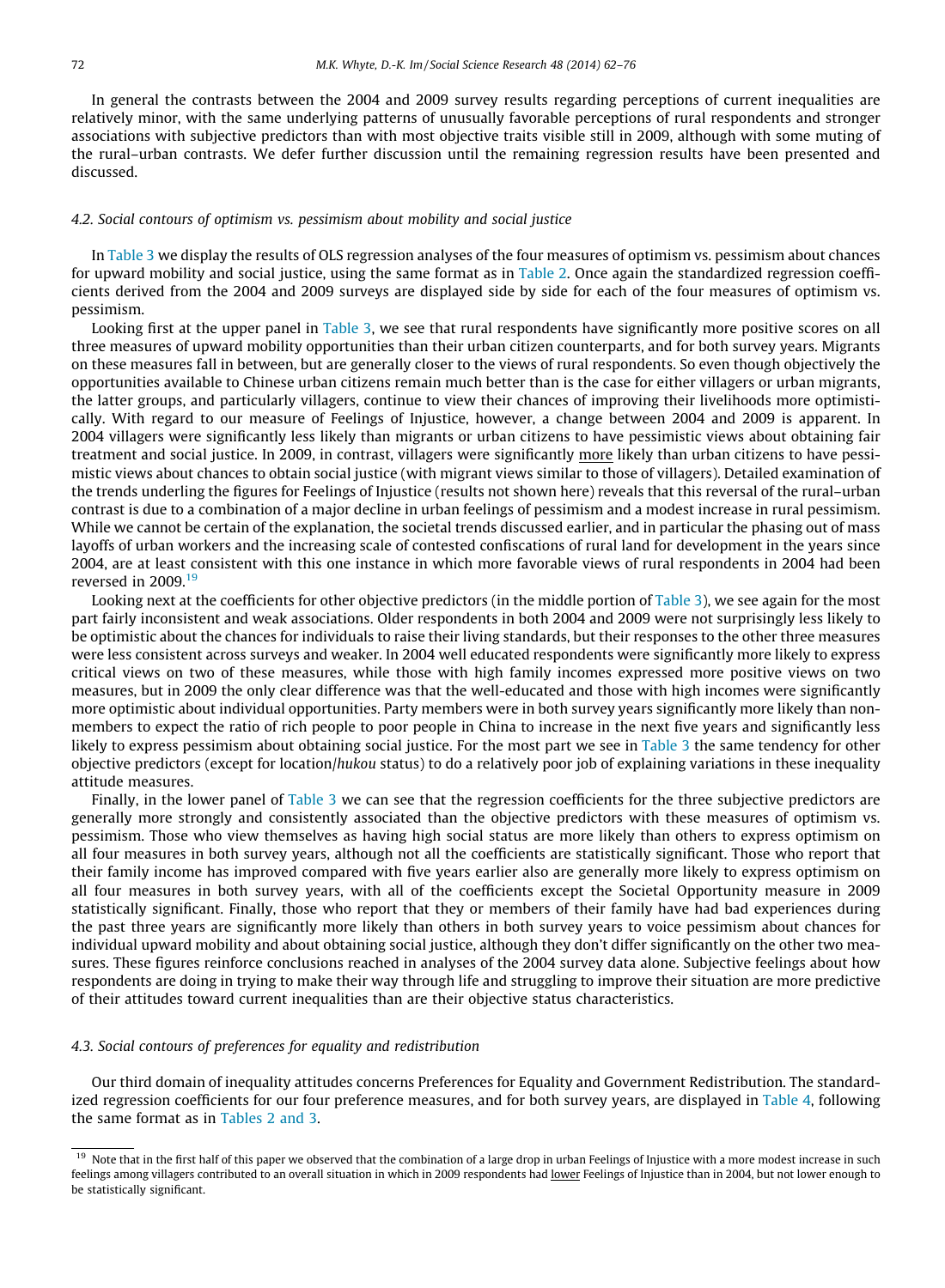Examining the upper panel in [Table 4](#page-9-0) first, there is a seemingly paradoxical pattern for both survey years. Rural respondents express a stronger preference than urbanites for equality as a general principle of distribution, but they are also significantly less likely to favor government actions to limit the gap between the rich and the poor or the government taking on more responsibility than individuals and families for the provision and financing of housing, education, employment, health care, and old age support. Urbanites, in contrast, appear to have grown accustomed to relying on the government for economic security and welfare services, but without presuming that all will be treated equally (see [Walder, 1984,](#page-14-0) on the Mao-era legacy of urban dependence upon markedly different levels of wages and benefits). Migrants are once again in the middle on these issues, although in this case they are generally closer to urban than to rural response patterns. In neither survey year do these three groups differ significantly on the unacceptability of rich families using their resources to obtain better housing, health care, and schooling for their children.

In regard to other objective predictors of Preferences for Equality and Government Redistribution (see the middle portion of [Table 4\)](#page-9-0), once again it is difficult to find clear and consistent patterns. Older respondents are, perhaps not surprisingly, more likely than younger ones in both surveys to favor the government playing the major role in providing basic social services, while women are (more surprisingly) significantly less likely than men to favor government efforts to reduce the gap between rich and poor. The net effect of education in 2004 is similar to urban citizenship, with weaker support for equal distribution combined with stronger support for government leveling and for government provision of social welfare. However, in 2009 only the tendency for the well-educated to voice stronger support for Government Leveling remains statistically significant. Our household income measure shows only one statistically significant coefficient (with low support for equality in 2009), while the net effect of CCP membership (weak already in 2004) is not visible in 2009. Our measure of distance from any large city shows several statistically significant coefficients, but with signs reversing and associations weakening between survey years, making interpretation difficult. As in [Tables 2 and 3,](#page-8-0) it is hard to see underlying patterns and logic in the net effect of these other objective independent predictors of preferences for equality and for government redistribution.

Finally, the lower panel of [Table 4](#page-9-0) displays the standardized regression coefficients for the three subjective measures. Compared to the previous tables, these subjective predictor coefficients are somewhat less consistent. Perhaps not surprisingly, those who rate themselves as high in social status are in both surveys significantly more likely than others to oppose government leveling efforts, and they are also less likely to be critical of rich families buying better lives for themselves, although in the latter case only the coefficient for 2004 is statistically significant. Those who report that their family's standard of living has improved compared with five years earlier are significantly more likely than others to favor individual rather than government responsibility for social welfare, and they are also less likely to be critical of rich families buying better lives for themselves, although in this case only the coefficient for 2009 is statistically significant. The coefficients for our bad experience predictor display signs of change between surveys. In both survey years those who report having bad experiences during the previous three years are more likely than others to favor government efforts to reduce the gap between rich and poor. However, while in 2004 those reporting bad experiences were also more likely to favor government responsibility for providing social welfare, in 2009 having had bad experiences was associated with significantly less support for government responsibility for providing social welfare.<sup>20</sup> As with rural respondents, these figures may indicate a tendency for those whose lives have not been going well to be more wary of relying on the government for welfare assistance.

#### 4.4. The overall picture—social contours of attitudes toward current inequalities

In general there have been few dramatic changes between 2004 and 2009 in the patterns of association of social background factors and a variety of measures of attitudes toward current inequalities. As we found earlier in analyzing the 2004 survey data (see Whyte 2010, Chapters 5–9), in 2009 there was no particular social group or type of respondent that was consistently more critical across these various measures (or for that matter no group or type that was consistently less critical). The two features that stood out in that earlier analysis still are visible in the 2009 results reviewed here:

- (1) Most objective social background characteristics are weak and inconsistent predictors of inequality attitudes in a regression framework, although subjective measures do a somewhat better job. It should not be a surprise that we find that those who report that their families have gotten better off in the previous five years are more likely than others to expect that improvement to continue, nor that those whose families have suffered bad experiences and setbacks in recent years are somewhat more pessimistic and critical than others.
- (2) The reversal of the expected ''self-serving attribution bias'' pattern that marked the 2004 survey results, in which rural residents expressed less critical attitudes toward current inequalities than their urban counterparts, is also still visible in the 2009 results, although it is somewhat more muted. In terms of a simple count across our twelve inequality attitude measures, in 2004 rural respondents expressed significantly less critical views than urban citizens on nine measures, did not differ significantly on two measures, and were only significantly more critical on one measure (Preference for Equality). In 2009 rural respondents were significantly less critical than urbanites on six measures,

<sup>&</sup>lt;sup>20</sup> Those who have had bad experiences are unexpectedly less likely than others to oppose rich families passing on their advantages, although only the coefficient for 2004 is statistically significant.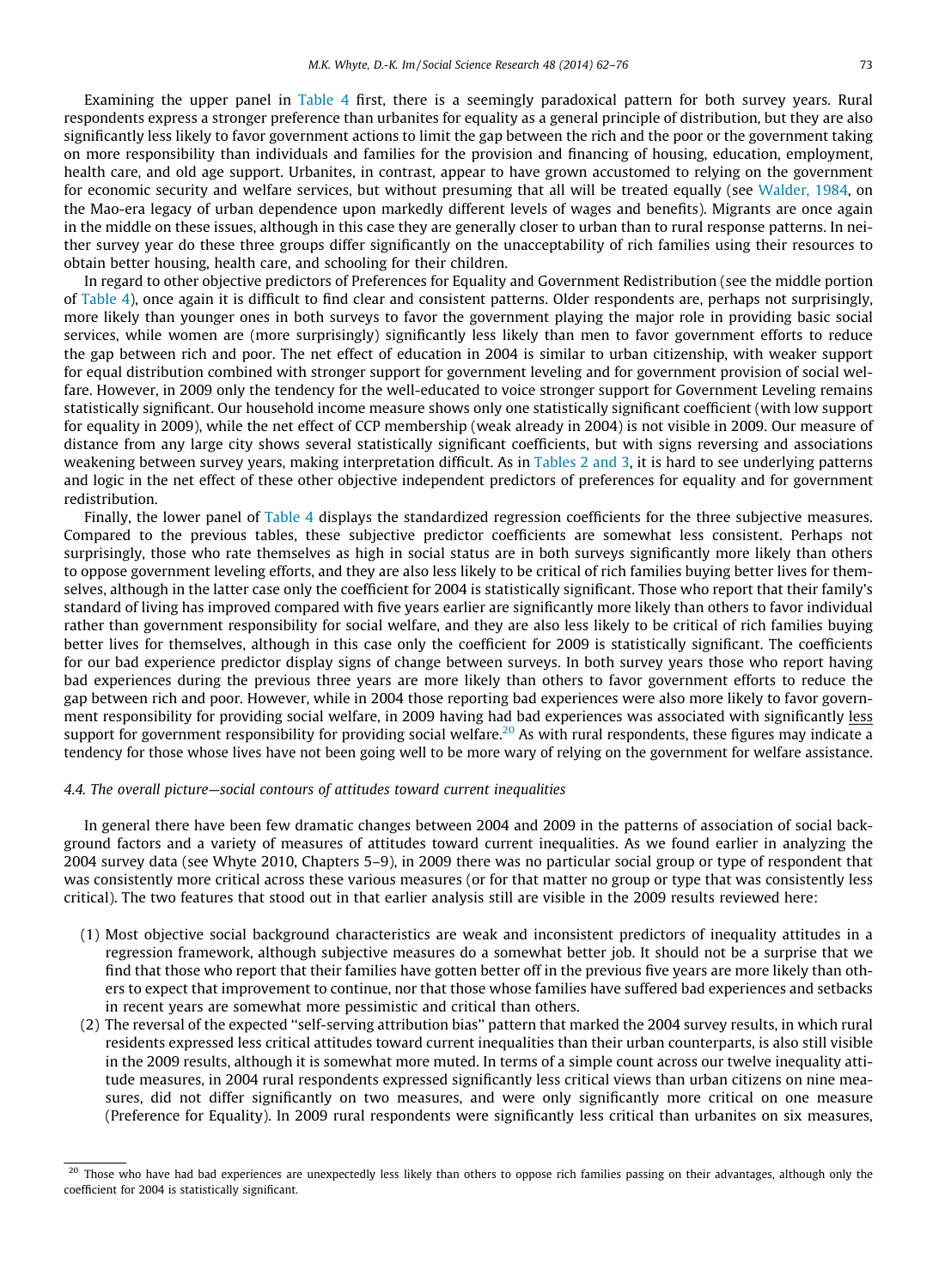did not differ significantly on four others, and were more critical on two measures (Preference for Equality and Feelings of Injustice). So the pattern of more acceptance of current inequalities by Chinese villagers was not as pronounced in 2009 as in 2004, but there was only one instance of a clear reversal. As noted earlier, the more critical scores of villagers than urbanites on the Feelings of Injustice scale in 2009 can be attributed to a combination of reduced urban pessimism about social justice and increased rural pessimism. In both survey years, urban migrants expressed attitudes toward current inequalities that were generally midway between villagers and urbanites, closer to their rural-origin colleagues on some measures and closer to urban citizens on others.

## 5. Conclusions

How have Chinese reacted to the rising inequality of recent years? Through analyses of data from two nationally representative Chinese surveys, in 2004 and 2009, we are able to conclude that the main story is continuity rather than any substantial change. In two of the three inequality attitude domains we consider here (Perceptions of Current Inequalities and Optimism vs. Pessimism about Opportunities and Social Justice), the fairly high levels of acceptance and optimism found in the 2004 survey data increased further in 2009. Only in the third inequality attitude domain (Preferences for Equality and for Government Redistribution) were shifts toward somewhat more critical attitudes visible. Those shifts can be seen as indicating a growing popular desire for the government to live up to its pledges to improve the lives and opportunities of China's most disadvantaged citizens, rather than the rising anger suggested by the social volcano scenario. In other words, in answer to the title of this paper, as of 2009 and we presume still today, there are no signs that a social volcano of anger against distributive injustices is about to erupt.<sup>21</sup>

In our analyses of possible shifts in the social contours of variations in inequality attitudes between surveys, the main story is again continuity, rather than dramatic change. In both survey years, most objective background traits of respondents are only weakly and inconsistently associated with responses to our questions about current inequalities and opportunities, $^{22}$  and not particularly in the expected, self-interest pattern found in many surveys in other societies. One continuity between surveys runs contrary to the usual pattern, with rural respondents less critical and more optimistic than their urban counterparts. This unexpected pattern is generally weaker in the 2009 data than in 2004, and on one of the twelve attitude measures (Feelings of Injustice), it has been reversed, with rural responses now significantly more critical than urbanite responses. However, the main explanation for both the muting of the pattern of greater rural acceptance of current inequalities and for this reversal regarding Feelings of Injustice is the shift in urban attitudes in a positive direction, rather than any overall shift toward more critical views among rural respondents.

How can we explain the substantial continuities as well as the specific changes in these attitude patterns between 2004 and 2009, especially in the face of such intervening trends as the continuing widening of the income gap between China's rich and poor, the threats posed by the global financial crisis, and growing mass protests? In regard to our first research question, we think that the main reason the distributive justice social volcano remains dormant is that the majority of Chinese continued to enjoy fairly steady and impressive improvements in their lives and standards of living during the five years in question, as the data reported in [Table 1](#page-3-0) indicate. The sense that many relatives, neighbors, and acquaintances are newly prosperous also inspires hope even among many who still feel left behind.23 When the rising tide is lifting all or virtually all boats, even if at very different speeds, even lavish displays of corruptly obtained wealth are not resented as much as they might be if average citizens were much more pessimistic about their personal prospects. Of course, there is no guarantee that such robust economic gains and the optimism they generate will continue, but in 2009 and even at the time of writing, the Chinese growth engine had only slowed slightly, not stalled or collapsed. $24$ 

The modest changes that have occurred in Chinese attitudes toward current inequalities in general, and in the social background predictors of variations in those attitudes, also seem congruent with the trends between 2004 and 2009 reviewed earlier in this paper. We think the general shift to heightened preferences for equality and for government

The continued or even increasingly upbeat attitudes of Chinese citizens regarding distributive justice issues cannot be attributed to China's authoritarian government controlling the mass media and other propaganda channels. All evidence suggests that over time government control over communications is becoming less effective and persuasive, rather than more. In addition, a scale we constructed to measure access to information and means of communications outside the official media was in 2004 often associated with more positive rather than more critical views about current inequalities (see [Whyte, 2010](#page-14-0), Chapter 10). Unfortunately the 2009 questionnaire used different questions about access to information, making an exact comparison between surveys impossible on this issue.

 $22$  For example, in Tables 2-4 household income has a statistically significant association with only four out of the twenty-four inequality attitude measures (twelve measures  $\times$  2 survey years), barely more than would be expected to occur by chance alone.

<sup>&</sup>lt;sup>23</sup> In 2009 we added a new question to our survey, inquiring about what had happened to the living standards of "the families who live around you" compared to five years earlier, and an astounding 82.3% answered that their neighbors were either somewhat better or much better off. Albert [Hirschman](#page-14-0) (see Hirschman [and Rothschild, 1973](#page-14-0)) used the analogy of the ''tunnel effect'' to describe popular responses of the poor to rising inequality in the course of economic development. The analogy is with two lanes of cars stuck in a tunnel. If one lane starts moving while the other remains stuck, argued Hirschman and colleagues, at least initially the effect on those who haven't moved yet is hope rather than anger. We are suggesting that as of 2009, at least, this tunnel effect was still operating in China.

<sup>&</sup>lt;sup>24</sup> As of 2013, the Chinese government claimed that growth was continuing at 7-8% a year, down from the close to 10% record maintained since market reforms were launched in 1978. Some economists suspect that official claims are inflated, and that the true growth rate in 2013 was only in the 5–6% range. Obviously this is still a rate of growth most countries can only dream of, and there is no magic growth target number which, if not met, will lead the distributive injustice volcano to erupt.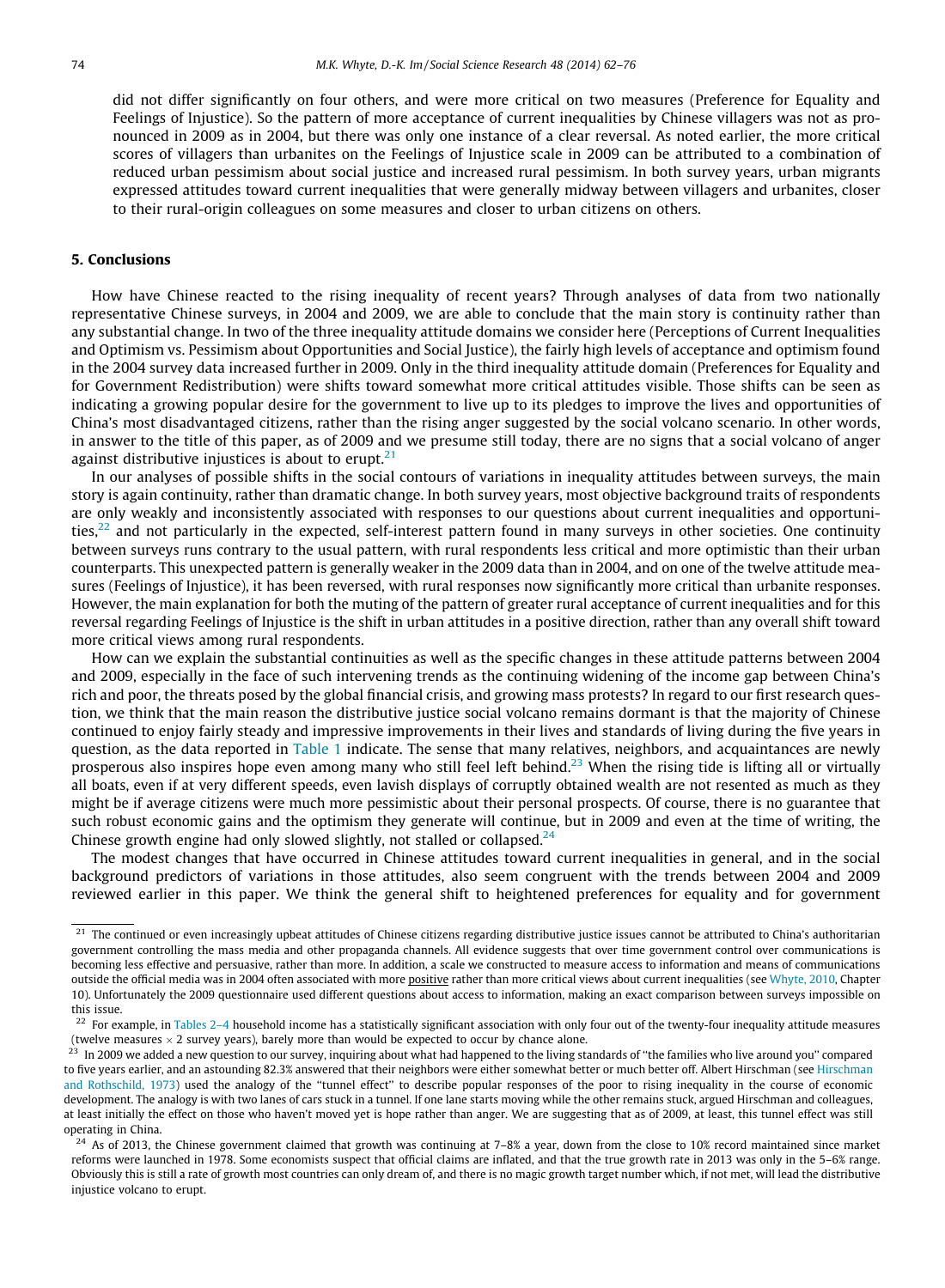<span id="page-13-0"></span>redistribution is a product of that same robust improvement in living standards as well as a response to the government's own messages that it is taking on a greater responsibility to provide benefits to the poor and disadvantaged. We have also suggested that the weakening of the pattern of rural respondents being less critical of current inequalities than urban citizens in 2009 compared to 2004 is mainly explained by the elimination of a major threat to urban livelihoods during this period—the phasing out of the mass down-sizing of state enterprises that was carried out between 1998 and about 2003, which in that period generated large scale unemployment. The fact that urban family incomes increased more rapidly than rural incomes after 2004 may have contributed to less critical urban attitudes as well.

The reasons for the unexpectedly accepting and optimistic attitudes of rural respondents in 2004 have been discussed at length in earlier reports (see [Han, 2009; Whyte, 2010](#page-14-0)). Primarily we contend that for rural residents the contrast between a form of ''socialist serfdom'' under Mao, with those born in rural areas consigned for life to cultivating grain in people's communes, vs. the opening up of multiple options from a basis of restored family farming—to engage in growing commercial crops, to emphasize handicrafts and other sidelines, and to leave farming entirely for rural factory jobs, life as a trader, construction work, and migrant labor in urban areas—explains this greater rural acceptance even many years later. Even though the opportunities for rural residents (and urban migrants) remain substantially more limited than for urban citizens, from the perspective of past history and relative expectations, rural optimism continues to outweigh pessimism. Perhaps the substantial progress in redressing rural poverty, as in the rapid increase in rural medical insurance coverage noted earlier, also has contributed to continued villager acceptance of current inequalities.

However, one of our twelve inequality measures, Feelings of Injustice, now shows stronger rural pessimism than urban, the reverse of the 2004 finding. Although this shift is mainly driven by reduced urban feelings of injustice, this one indicator of growing critical views among rural respondents may also be related to a specific post-2004 trend—the growing wave of confiscations of rural land for urban development mentioned earlier, transactions that have generated large scale if still mostly local popular protests from villagers who feel that local leaders are making these deals without providing proper consultation and compensation.<sup>25</sup> Still, the dominant picture in 2009 is not that different from 2004—there remains no sign of growing or widespread anger about the increasingly unequal society that China has become.

A final caveat is a reminder that our surveys focus only on one particular domain of social justice—distributive justice. We did not and could not explore in our surveys other social justice domains, and in particular issues of procedural injustices, abuses of power, and lack of redress for such abuses. We are well aware that in recent years China has been racked by a growing tide of social protest activities. As noted earlier, the great majority of such mass protests are the product of anger about such procedural justice abuses, rather than arising from feelings of distributive injustice and anger against the rich. The fact that China's distributive justice volcano remained dormant in 2009 does not necessarily mean the absence of serious threats to political stability and continued CCP rule. In most instances the government has the administrative and financial capacity to address distributive injustices, but addressing procedural injustices would require not just new policies and funding, but basic political reforms which the CCP has so far adamantly resisted. Despite the generally upbeat tone of our analysis, if China's leaders cannot solve the riddle of how to give their citizens greater confidence in procedural justice without thereby undermining CCP rule, China may yet face a different and potentially much more volatile social volcano.

#### Acknowledgments

A diverse and talented research team assisted the PI in one or both surveys: Jieming Chen, Juan Chen, Maocan Guo, Chunping Han, Pierre Landry, Xiaobo Lu, Albert Park, and Wang Feng. Additional research assistance in analyzing the 2009 results was provided by Phoenix Wang and Meng Tianguang. To conduct both surveys we collaborated with the Research Center for Contemporary China at Peking University, under the leadership of Shen Mingming, Yang Ming, and Yan Jie. Funding for one or both surveys was provided by the Smith Richardson Foundation, Peking University, the University of California at Irvine, and several sources at Harvard University: the Harvard China Fund, Weatherhead Center for International Affairs, Asia Center, and Fairbank Center for Chinese Studies. None of these generous funders of the China surveys played any role in designing our surveys, in data collection, or in preparation of this report on our findings. The authors are solely responsible for the analyses and conclusions presented here.

# References

Al Jazeera, 2013. Wukan: After the Uprising. Al Jazeera. <<http://www.aljazeera.com/programmes/specialseries/2013/06/2013626153044866869.html>> (retrieved 09.08.13).

Bartin, D., Chen, Y., Jin, A., 2013. Mapping China's Middle Class. McKinsey Quarterly. <[http://www.mckinsey.com/insights/consumer\\_and\\_retail/](http://www.mckinsey.com/insights/consumer_and_retail/mapping_chinas_middle_class) [mapping\\_chinas\\_middle\\_class](http://www.mckinsey.com/insights/consumer_and_retail/mapping_chinas_middle_class)> (retrieved 09.08.13).

[Chan, K.W., 1994. Cities with Invisible Walls. Oxford University Press, New York](http://refhub.elsevier.com/S0049-089X(14)00106-9/h0015).

China Internet Information Center, 2013. State Council Information Office Held a News Conference on the State of National Economy in 2012. China Internet Information Center. [<http://www.china.com.cn/zhibo/2013-01/18/content\\_27692231.htm?show=t](http://www.china.com.cn/zhibo/2013-01/18/content_27692231.htm?show=t)> (retrieved 09.08.13) (in Chinese).

[Chung, J.H., Lai, H., Xia, M., 2006. Mounting challenges to governance in china: surveying collective protestors, religious sects, and criminal organizations.](http://refhub.elsevier.com/S0049-089X(14)00106-9/h0025) [China J. 56, 1–31](http://refhub.elsevier.com/S0049-089X(14)00106-9/h0025).

<sup>&</sup>lt;sup>25</sup> For a very detailed documentary film about one highly publicized rural land confiscation conflict, which erupted in the village of Wukan in Guangdong Province in 2011, see Al Jazeera (2013).